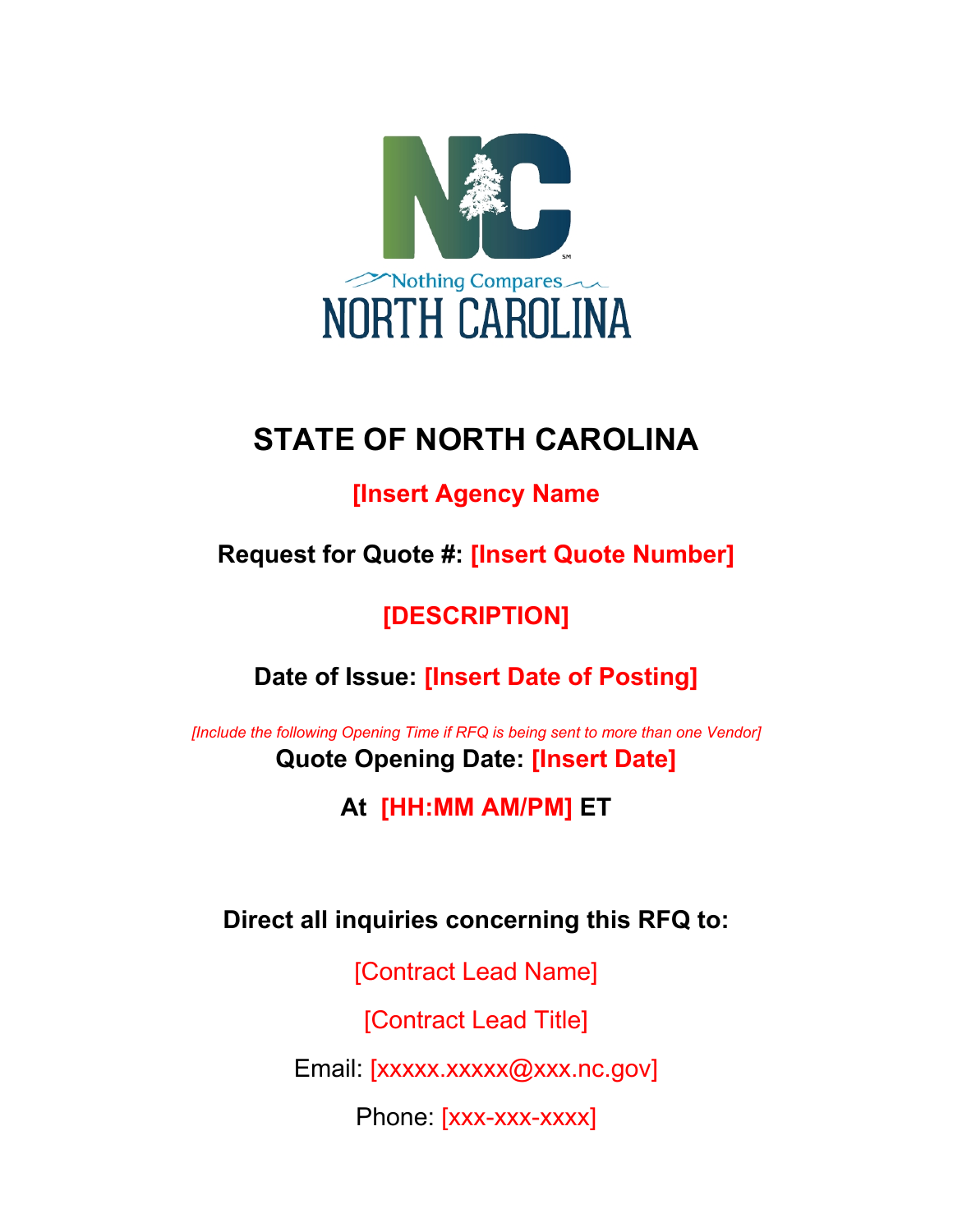

# **STATE OF NORTH CAROLINA**

# **Request for Quote #**

**[Enter Quote Number]**  $\mathcal{L}_\text{max}$  and  $\mathcal{L}_\text{max}$  and  $\mathcal{L}_\text{max}$  and  $\mathcal{L}_\text{max}$  and  $\mathcal{L}_\text{max}$  and  $\mathcal{L}_\text{max}$ 

For internal State agency processing, please provide your company's Federal Employer Identification Number or alternate identification number (e.g. Social Security Number). Pursuant to North Carolina General Statute 132-1.10(b) this identification number shall not be released to the public. **This page will be removed and shredded, or otherwise kept confidential**, before the procurement file is made available for public inspection.

**This page is to be filled out and returned with your quote.** 

**ID Number:** 

 $\_$  , and the set of the set of the set of the set of the set of the set of the set of the set of the set of the set of the set of the set of the set of the set of the set of the set of the set of the set of the set of th Federal ID Number or Social Security Number

\_\_\_\_\_\_\_\_\_\_\_\_\_\_\_\_\_\_\_\_\_\_\_\_\_\_\_\_\_\_\_\_\_\_\_\_\_\_\_\_\_\_\_\_\_\_\_\_\_\_\_\_\_\_ Vendor Name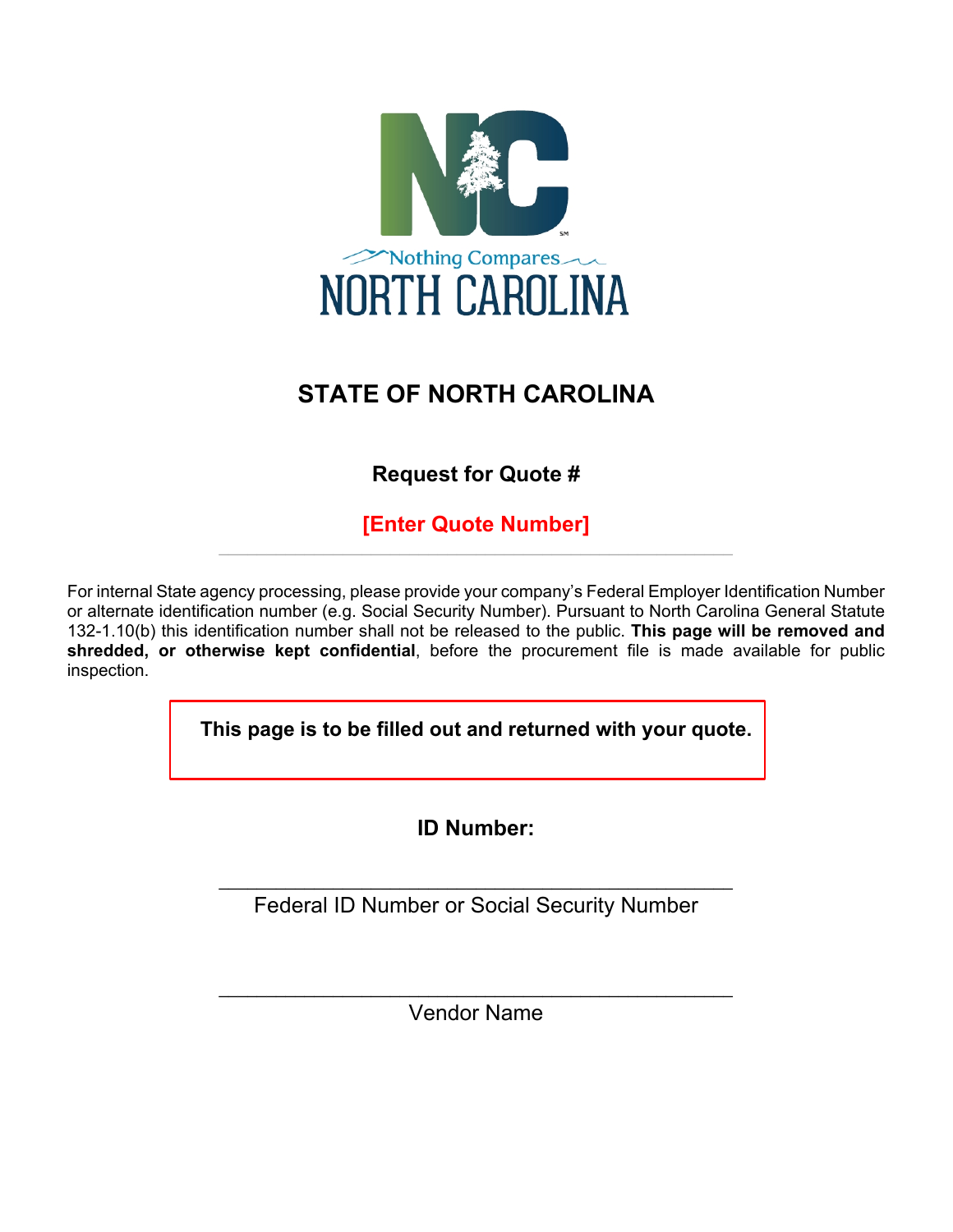|                                            | <b>STATE OF NORTH CAROLINA</b><br>[Agency Name] |  |
|--------------------------------------------|-------------------------------------------------|--|
| Refer ALL Inquiries regarding this RFQ to: | <b>Request for Quote #</b>                      |  |
| [Add Contract Lead Name]                   | Quotes will be publicly opened:                 |  |
|                                            | <b>Contract Type:</b>                           |  |
|                                            | <b>Commodity No. and Description:</b>           |  |
|                                            | <b>Using Agency:</b>                            |  |
|                                            | <b>Requisition No.:</b>                         |  |

#### **EXECUTION**

In compliance with this Request for Quote, and subject to all the conditions herein, the undersigned Vendor offers and agrees to furnish and deliver any or all items upon which prices are quoted, at the prices set opposite each item within the time specified herein. By executing this quote, the undersigned Vendor certifies that this quote is submitted competitively and without collusion (G.S. 143- 54), that none of its officers, directors, or owners of an unincorporated business entity has been convicted of any violations of Chapter 78A of the General Statutes, the Securities Act of 1933, or the Securities Exchange Act of 1934 (G.S. 143-59.2), and that it is not an ineligible Vendor as set forth in G.S. 143-59.1. False certification is a Class I felony. Furthermore, by executing this quote, the undersigned certifies to the best of Vendor's knowledge and belief, that it and its principals are not presently debarred, suspended, proposed for debarment, declared ineligible or voluntarily excluded from covered transactions by any Federal or State department or agency. As required by G.S. 143-48.5, the undersigned Vendor certifies that it, and each of its sub-contractors for any Contract awarded as a result of this RFQ, complies with the requirements of Article 2 of Chapter 64 of the NC General Statutes, including the requirement for each employer with more than 25 employees in North Carolina to verify the work authorization of its employees through the federal E-Verify system. G.S. 133-32 and Executive Order 24 (2009) prohibit the offer to, or acceptance by, any State Employee associated with the preparing plans, specifications, estimates for public Contract; or awarding or administering public Contracts; or inspecting or supervising delivery of the public Contract of any gift from anyone with a Contract with the State, or from any person seeking to do business with the State. By execution of any response in this quote, you attest, for your entire organization and its employees or agents, that you are not aware that any such gift has been offered, accepted, or promised by any employees of your organization.

#### **Failure to execute/sign quote prior to submittal shall render quote invalid and it WILL BE REJECTED. Late quotes cannot be accepted.** VENDOR:

| <b>STREET ADDRESS:</b>                                                                              | P.O. BOX:         | ZIP:               |  |  |  |
|-----------------------------------------------------------------------------------------------------|-------------------|--------------------|--|--|--|
| CITY & STATE & ZIP:                                                                                 | TELEPHONE NUMBER: | TOLL FREE TEL. NO: |  |  |  |
| PRINCIPAL PLACE OF BUSINESS ADDRESS IF DIFFERENT FROM ABOVE (SEE INSTRUCTIONS TO VENDORS ITEM #11): |                   |                    |  |  |  |
| PRINT NAME & TITLE OF PERSON SIGNING ON BEHALF OF VENDOR:                                           |                   | <b>FAX NUMBER:</b> |  |  |  |
| DATE:<br><b>VENDOR'S AUTHORIZED SIGNATURE</b>                                                       |                   | EMAIL:             |  |  |  |

Offer valid for at least 60 days from date of quote opening, unless otherwise stated here: \_\_\_\_\_\_ days. After this time, any withdrawal of offer shall be made in writing, effective upon receipt by the agency issuing this RFQ.

#### **ACCEPTANCE OF QUOTE**

If any or all parts of this quote are accepted by the State of North Carolina, an authorized representative of [Agency Name] shall affix his/her signature hereto and this document and all provisions of this Request for Quote along with the Vendor response and the written results of any negotiations shall then constitute the written agreement between the parties. A copy of this acceptance will be forwarded to the successful Vendor(s).

| <b>FOR STATE USE ONLY:</b> Offer accepted and Contract awarded this<br>. as indicated on<br>day of<br>-20- |
|------------------------------------------------------------------------------------------------------------|
| the attached certification, by                                                                             |
| (Authorized Representative of [Agency Name]).                                                              |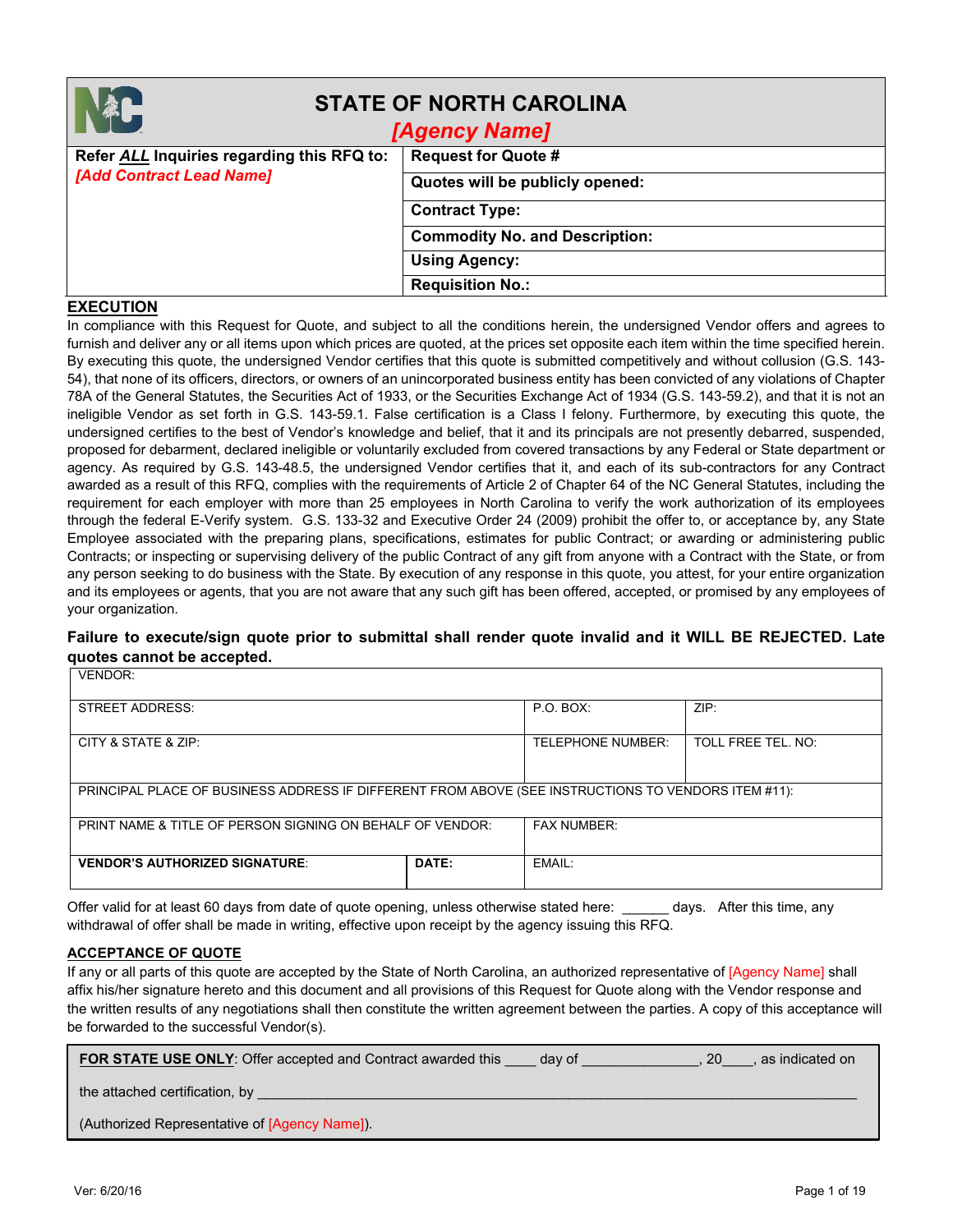Vendor:

[Use Microsoft Office Table of Contents functionality to update this Table of Contents, once the body of the RFQ<br>has been finalized and approved. Edits may be needed to correct flaws in the TOC generation process.]

## **Table of Contents**

| 1.0 |                                                                      |  |  |  |  |  |
|-----|----------------------------------------------------------------------|--|--|--|--|--|
| 2.0 |                                                                      |  |  |  |  |  |
| 2.1 |                                                                      |  |  |  |  |  |
| 2.2 |                                                                      |  |  |  |  |  |
| 2.3 |                                                                      |  |  |  |  |  |
| 2.4 |                                                                      |  |  |  |  |  |
| 2.5 |                                                                      |  |  |  |  |  |
| 2.6 |                                                                      |  |  |  |  |  |
| 2.7 |                                                                      |  |  |  |  |  |
| 3.0 |                                                                      |  |  |  |  |  |
| 3.1 |                                                                      |  |  |  |  |  |
| 3.2 |                                                                      |  |  |  |  |  |
| 3.3 |                                                                      |  |  |  |  |  |
| 3.4 |                                                                      |  |  |  |  |  |
| 4.0 |                                                                      |  |  |  |  |  |
| 4.1 |                                                                      |  |  |  |  |  |
| 4.2 |                                                                      |  |  |  |  |  |
| 4.3 |                                                                      |  |  |  |  |  |
| 4.4 |                                                                      |  |  |  |  |  |
| 4.5 |                                                                      |  |  |  |  |  |
| 4.6 |                                                                      |  |  |  |  |  |
| 4.7 |                                                                      |  |  |  |  |  |
| 4.8 |                                                                      |  |  |  |  |  |
| 5.0 |                                                                      |  |  |  |  |  |
| 5.1 |                                                                      |  |  |  |  |  |
| 5.2 |                                                                      |  |  |  |  |  |
| 5.3 |                                                                      |  |  |  |  |  |
|     |                                                                      |  |  |  |  |  |
|     |                                                                      |  |  |  |  |  |
|     |                                                                      |  |  |  |  |  |
|     | ATTACHMENT D: NORTH CAROLINA GENERAL CONTRACT TERMS & CONDITIONS  15 |  |  |  |  |  |
|     |                                                                      |  |  |  |  |  |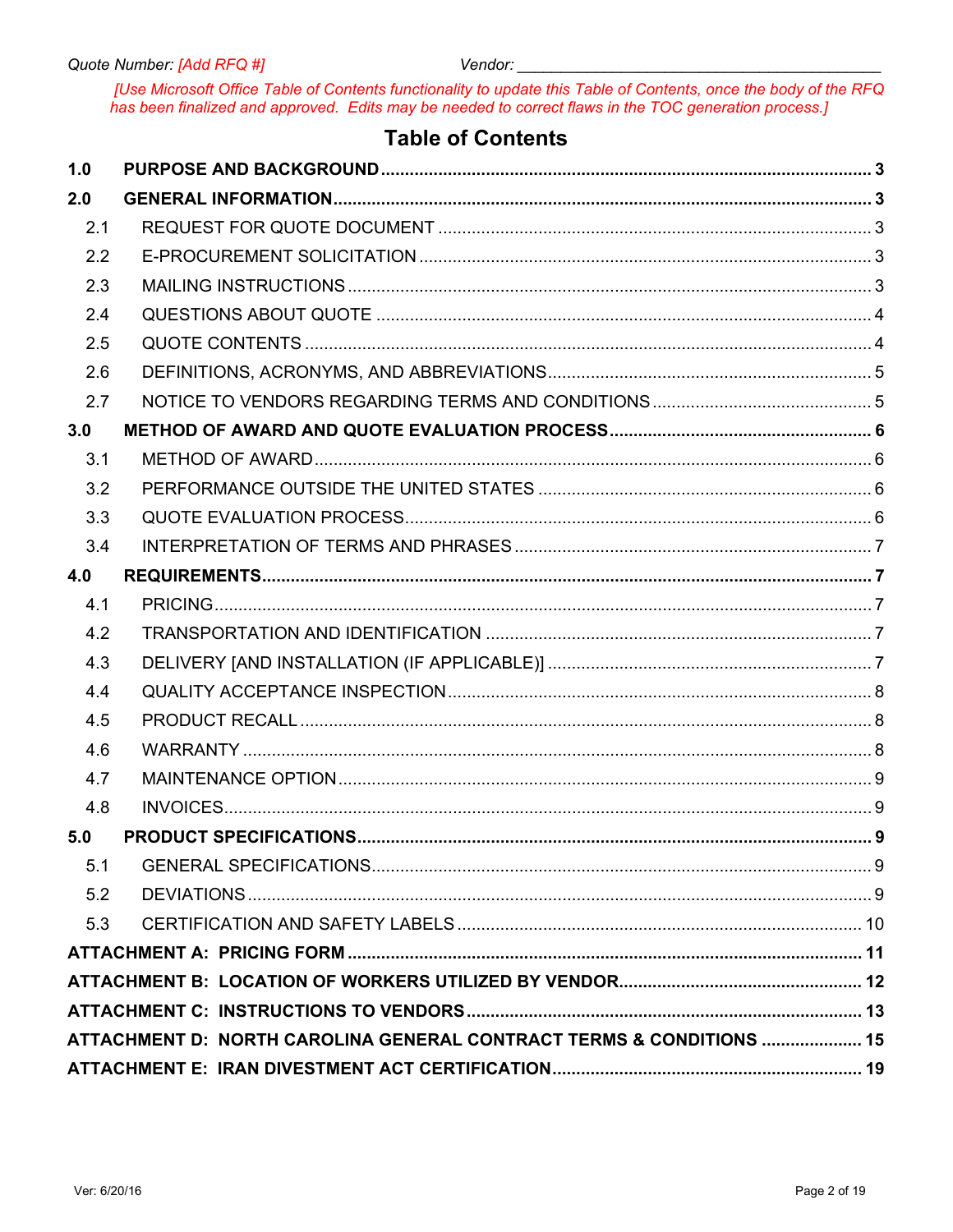## <span id="page-4-0"></span>**1.0 PURPOSE AND BACKGROUND**

*[Give brief description of requested good and/or services and describe how the good/services fit into the using agency's function, or new initiatives that necessitate these goods/services, other solutions tried in the past, etc.* 

*Further describe the goods/services required using narrative or outline as appropriate. Include, as appropriate, high level information on tasks, schedule, deliverables, milestones, environmental or regulatory constraints, state interfaces, etc.].*

Quotes shall be submitted in accordance with the terms and conditions of this RFQ and any addenda issued hereto.

## <span id="page-4-1"></span>**2.0 GENERAL INFORMATION**

*[This section provides information and instructions to Vendors on how to respond to the RFQ. This section should not contain any specific requirements related to the actual products and/or services to be provided such as product specifications, delivery specifications, deliverables, etc.]* 

## <span id="page-4-2"></span>**2.1 REQUEST FOR QUOTE DOCUMENT**

The RFQ is comprised of the base RFQ document, any attachments, and any addenda released before Contract award. All attachments and addenda released for this RFQ in advance of any Contract award are incorporated herein by reference. Vendor may attach its quote to this RFQ for submission; however, any and all additional, modified or conflicting terms and conditions submitted on or with Vendor's quote shall be disregarded and shall not be considered a part of any contract arising from this RFQ. Any attempt to delete or avoid the force of the previous sentence shall render Vendor's quote invalid, and it shall not be considered.

## <span id="page-4-3"></span>**2.2 E-PROCUREMENT SOLICITATION**

*\*\*\*Buyer to include whichever alternative is appropriate\*\*\**

#### **ATTENTION: This is an E-Procurement solicitation. See paragraph #17 of Attachment D: North Carolina General Contract Terms and Conditions.**

The Terms and Conditions made part of this solicitation contain language necessary for North Carolina's Statewide E-Procurement Services. It is the Vendor's responsibility to read these terms and conditions carefully and to consider them in preparing the offer. By execution of its quote, Vendor agrees to and acknowledges acceptance of all terms and conditions, including those related to E-Procurement usage. General information on the E-Procurement Services can be found at: [http://eprocurement.nc.gov/.](http://eprocurement.nc.gov/) *[Note: All open market purchases are E-Procurement solicitations, unless for services or is specifically exempted by P&C. >> delete this Note prior to posting]*

### *OR*

**ATTENTION:** This is NOT an E-Procurement solicitation. Paragraph #17 of Attachment D: North Carolina General Contract Terms and Conditions, paragraphs (b) and (c), do not apply to this solicitation.

## <span id="page-4-4"></span>**2.3 MAILING INSTRUCTIONS**

**Instructions**: Quotes, subject to the conditions made a part hereof and the receipt requirements described below, shall be received at the address indicated in the table below, for furnishing and delivering those items as described herein.

| <b>MAILING ADDRESS FOR DELIVERY OF QUOTE</b><br><b>VIA U.S. POSTAL SERVICE</b> | OFFICE ADDRESS FOR DELIVERY BY ANY OTHER<br><b>MEANS, SPECIAL DELIVERY, OVERNIGHT DELIVERY,</b><br>OR BY ANY OTHER CARRIER |
|--------------------------------------------------------------------------------|----------------------------------------------------------------------------------------------------------------------------|
| <b>QUOTE NUMBER:</b><br>Attn:                                                  | QUOTE NUMBER:<br>Attn:                                                                                                     |
| Address:                                                                       | Address:                                                                                                                   |
|                                                                                |                                                                                                                            |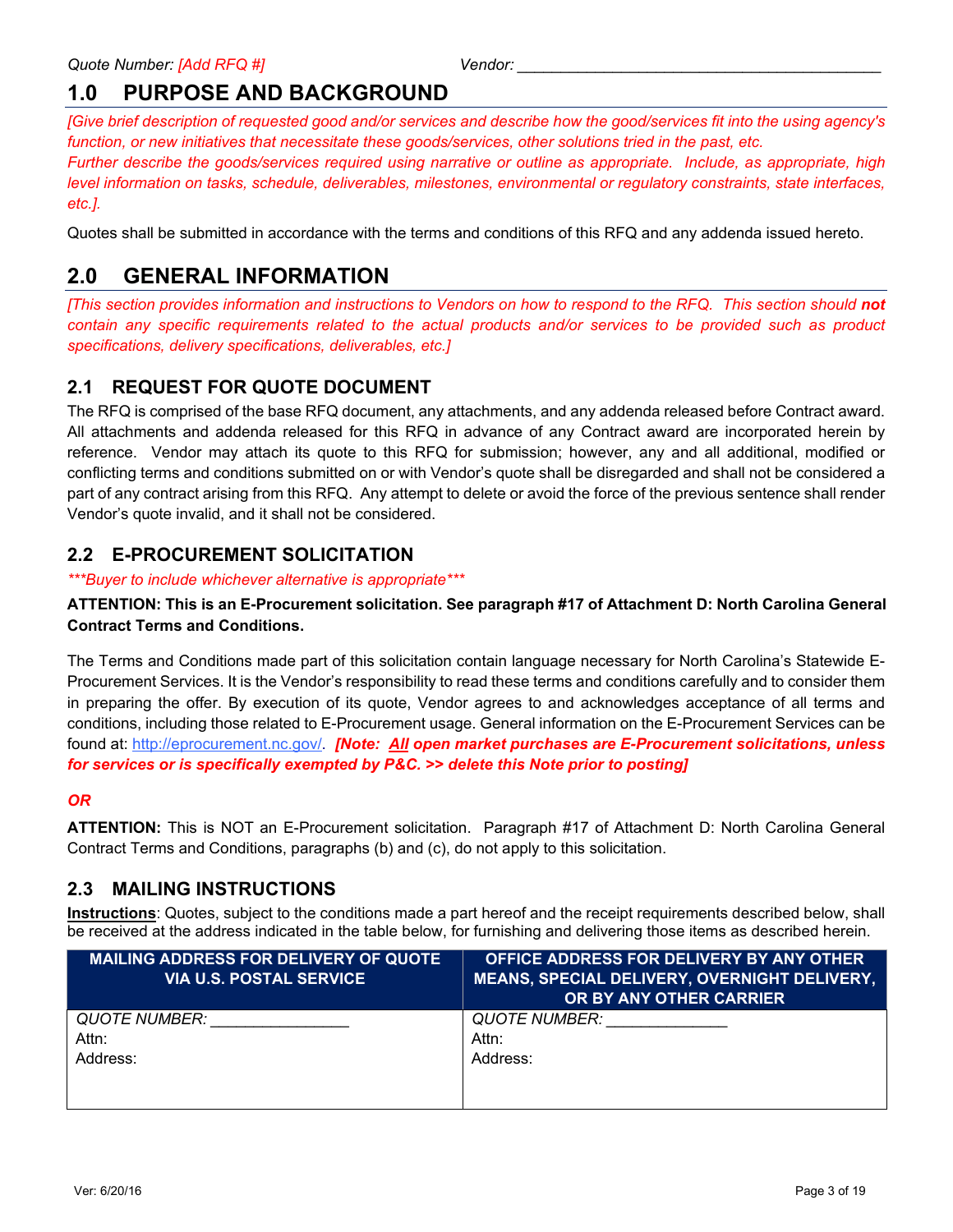#### *Quote Number: [Add RFQ #] Vendor: \_\_\_\_\_\_\_\_\_\_\_\_\_\_\_\_\_\_\_\_\_\_\_\_\_\_\_\_\_\_\_\_\_\_\_\_\_\_\_\_\_\_*

Vendors shall deliver one **(1) signed, original executed** response and \_\_\_\_ **(x) copies of the signed original executed quote** to the address identified in the table in this Section. Address package and insert quote number as shown in the table above. *[Note: Number and type of copies to be submitted may be changed or deleted.]*

Quote number shall be marked on the outside of the sealed envelope with the Vendor's name and date and time of opening.

#### *[OR]*

Quotes may be submitted via mail, express delivery, facsimile (FAX) machine or by electronic means, including but not limited to email, in response to this Request for Quote: *[Give email or fax information]* Submission by any means shall include this RFQ, as provided in section 2.5.

*[Buyer: If this RFQ is being sent to more than one Vendor, then a deadline for submitting the quote is needed (a deadline may be desired even if only one Vendor is quoting). In that event, the following language is required. Delete if no deadline is specified.]* 

**IMPORTANT NOTE:** It is the responsibility of the Vendor to have the signed quote physically in this Office by the specified time and date of opening, regardless of the method of delivery. **This is an absolute requirement.** The time of delivery will be marked on each quote when received, and any quote received after the submission deadline will not be accepted or evaluated. Sealed quotes, subject to the conditions made a part hereof, will be received at the address indicated in the table in this Section, for furnishing and delivering the commodity as described herein.

All risk of late arrival due to unanticipated delay—whether delivered by hand, U.S. Postal Service, courier or other delivery service or method—is entirely on the Vendor. Note that the U.S. Postal Service generally does not deliver mail to the street address above, but to the State's Mail Service Center. Vendors are cautioned that quotes sent via U.S. Mail, including Express Mail, may not be delivered by the Mail Service Center to the agency's purchasing office on the due date in time to meet the quote deadline. All Vendors are urged to take the possibility of delay into account when submitting a quote.

*[Delete the following section if the RFQ is sent to only one Vendor.]*

### <span id="page-5-0"></span>**2.4 QUESTIONS ABOUT QUOTE**

**Purpose:** Upon review of the RFQ documents, Vendors may have questions to clarify or interpret the RFQ in order to submit the best quote possible. To accommodate the Quote Questions process, Vendors shall submit any such questions by the above due date.

**Instructions:** Written questions shall be emailed to **Lack by the date and time specified above. Vendors** should enter "RFQ  $\#$   $\qquad -$  Questions" as the subject for the email. Questions submittals should include a reference to the applicable RFQ section and be submitted in a format shown below:

| <b>Reference</b>         | <b>Vendor Question</b> |
|--------------------------|------------------------|
| RFQ Section, Page Number | Vendor question?       |

Questions received prior to the submission deadline date, the State's response, and any additional terms deemed necessary by the State will be posted in the form of an addendum, available on the State's Interactive Purchasing System (IPS), [http://www.ips.state.nc.us,](http://www.ips.state.nc.us/) and shall become an Addendum to this RFQ. No information, instruction or advice provided orally or informally by any State personnel, whether made in response to a question or otherwise in connection with this RFQ, shall be considered authoritative or binding. Vendors shall be entitled to rely *only* on written material contained in an Addendum to this RFQ.

## <span id="page-5-1"></span>**2.5 QUOTE CONTENTS**

Vendor shall populate all attachments of this RFQ that require the Vendor to provide information and include an authorized signature where requested, as outlined below. Vendor Responses shall include the following items and they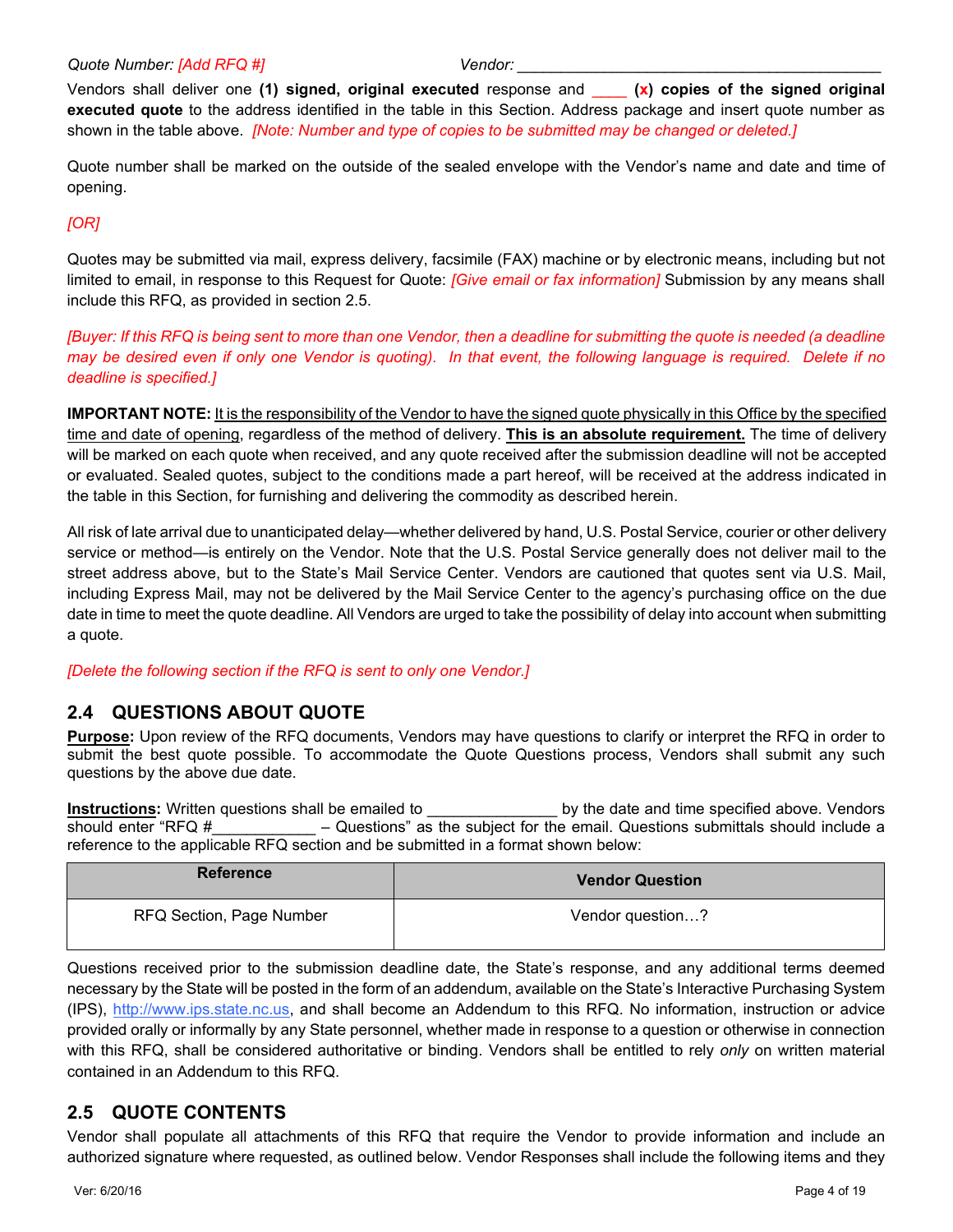should be arranged in the following order:

*[Specify the contents which should be included in the quote and in the order it should be organized by the Vendor. A list of potential contents has been included below but should be updated as needed.]* 

- a) Completed and signed version of EXECUTION PAGE, along with the body of the RFQ (pages 2-[1](#page-6-2)0)<sup>1</sup>, and signed receipt pages of any addenda released in conjunction with this RFQ.
- b) Completed version of ATTACHMENT A: PRICING FORM
- c) Completed version of ATTACHMENT B: LOCATION OF WORKERS UTILIZED BY VENDOR
- d) Completed version of ATTACHMENT C: INSTRUCTIONS TO VENDORS
- e) ATTACHMENT D: NORTH CAROLINA GENERAL CONTRACT TERMS AND CONDITIONS
- f) ATTACHMENT E: IRAN DIVESTMENT ACT CERTIFICATION

#### <span id="page-6-0"></span>**2.6 DEFINITIONS, ACRONYMS, AND ABBREVIATIONS**

*[Define words, terms, acronyms, and abbreviations utilized in the solicitation document that would not be considered common knowledge and/or need to be included for legal purposes. A list of commonly used definitions has been provided. Delete and add definitions as needed.* 

#### *Note, definitions should be provided in alphabetical order.]*

- a) **BUYER:** The employee of the State or Other Eligible Entity that places an order with the Vendor.
- b) **CONTRACT LEAD:** Representative of the *[Name of State entity]* who corresponds with potential Vendors in order to identify and contract with that Vendor providing the greatest benefit to the State and who will administer the contract for the State.
- c) **E-PROCUREMENT SERVICES:** The program, system, and associated services through which the State conducts electronic procurement.
- d) **FOB-DESTINATION:** Title changes hand from Vendor to purchaser at the destination point of the shipment; Vendor owns commodity in transit and files any claims, and Vendor pays all freight and any related transportation charges. A solicitation may request Vendors to separately identify freight charges in their quote, but no amount or charge not included as part of the total quote price will be paid.
- e) **LOT**: A grouping of similar products within this RFQ.
- f) **ON-TIME DELIVERY:** The delivery of all items within a single order to the receiving point designated by the ordering entity within the delivery time required.
- g) **RFQ:** Request for Quote.
- h) **STATE AGENCY:** Any of the more than 400 sub-units within the executive branch of the State, including its departments, boards, commissions, institutions of higher education and other institutions.
- i) **VENDOR:** Supplier, bidder, proposer, company, firm, corporation, partnership, individual or other entity submitting a response to a Request for Quote.

#### <span id="page-6-1"></span>**2.7 NOTICE TO VENDORS REGARDING TERMS AND CONDITIONS**

It shall be the Vendor's responsibility to read the Instructions, the State's terms and conditions, all relevant exhibits and attachments, and any other components made a part of this RFQ, and comply with all requirements and specifications herein. Vendors also are responsible for obtaining and complying with all Addenda and other changes that may be issued in connection with this RFQ.

If Vendors have questions, issues, or exceptions regarding any term, condition, instruction or other component within this RFQ, those *shall* be submitted as questions to the Agency prior to submission of a Quote. If the State determines that any changes will be made as a result of the points raised, then such decisions will be communicated in the form of an addendum. Other than through this process, and subject to the provisions of section 2.1, the State rejects and shall

<span id="page-6-2"></span> $\overline{a}$ <sup>1</sup> **Remember to update the page number to the number of last page before Attachment A.**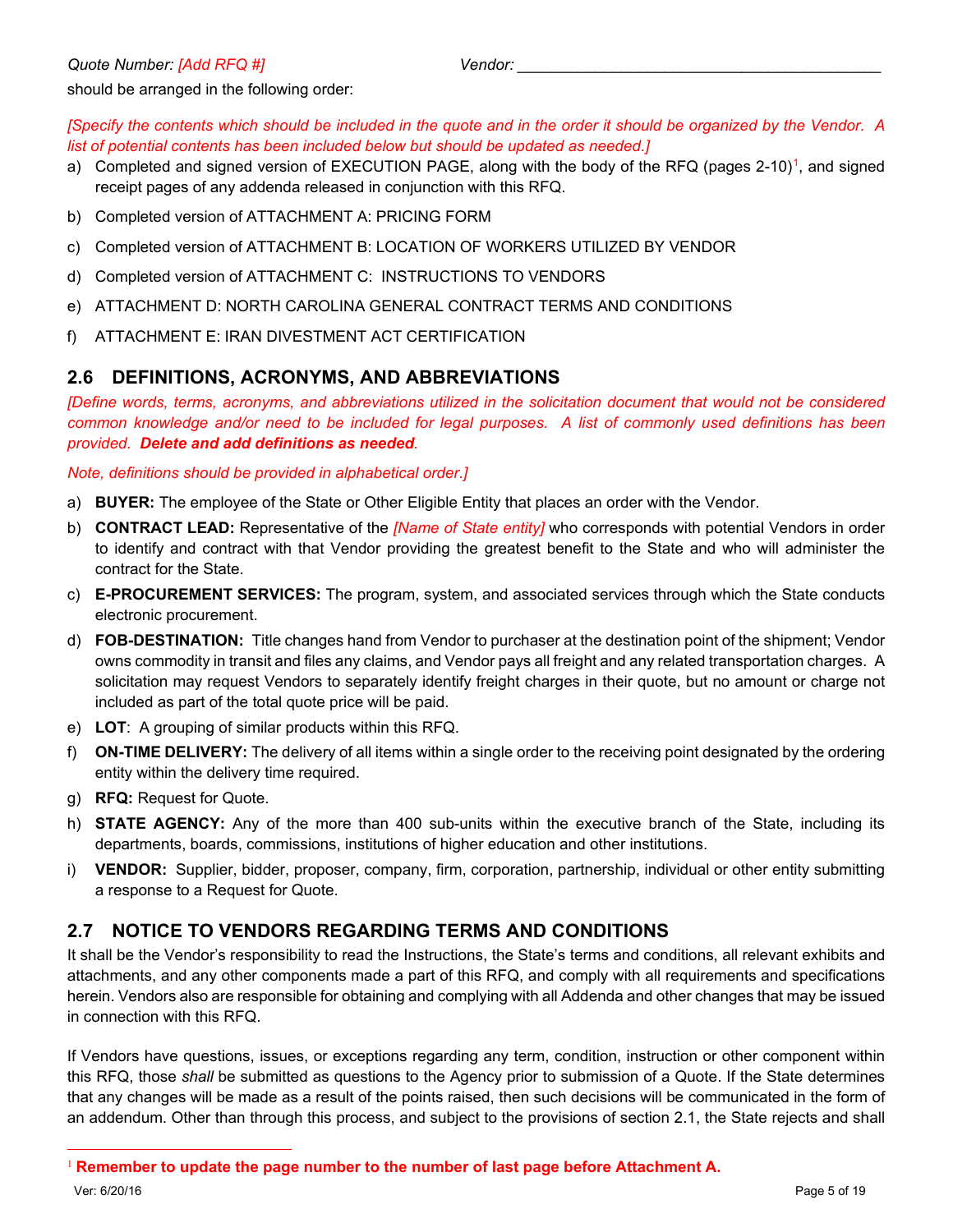not be required to evaluate or consider any additional or modified terms and conditions or Instructions to Vendor submitted with Vendor's response. This applies to any language appearing in or attached to the document as part of the Vendor's response that purports to vary any terms and conditions or Vendors' instructions herein or to render the quote non-binding or subject to further negotiation. Vendor's response to this RFQ shall constitute a firm offer. **By execution and delivery of a response to this RFQ, Vendor agrees that any additional or modified terms and conditions, including Instructions to Vendors, whether submitted purposely or inadvertently, or any purported condition to the offer shall have no force or effect, and will be disregarded. Noncompliance with, or any attempt to alter or delete, this paragraph shall constitute sufficient grounds to reject Vendor's Quote.**

## <span id="page-7-0"></span>**3.0 METHOD OF AWARD AND QUOTE EVALUATION PROCESS**

## <span id="page-7-1"></span>**3.1 METHOD OF AWARD**

The State may obtain quotes from one or more potential Vendors. All quotes will be evaluated and award will be based on lowest responsive quote meeting specifications.

## <span id="page-7-2"></span>**3.2 PERFORMANCE OUTSIDE THE UNITED STATES**

Vendor shall complete ATTACHMENT B: LOCATION OF WORKERS UTILIZED BY VENDOR. In addition to any other evaluation criteria identified in this RFQ, the State may, for purposes of evaluating proposed or actual contract performance outside of the United States, also consider how that performance may affect the following factors to ensure that any award will be in the best interest of the State:

- a) Total cost to the State
- b) Level of quality provided by the Vendor
- c) Process and performance capability across multiple jurisdictions
- d) Protection of the State's information and intellectual property
- e) Availability of pertinent skills
- f) Ability to understand the State's business requirements and internal operational culture
- g) Particular risk factors such as the security of the State's information technology
- h) Relations with citizens and employees
- i) Contract enforcement jurisdictional issues

## <span id="page-7-3"></span>**3.3 QUOTE EVALUATION PROCESS**

- a) Quotes are requested for the items as specified, or item(s) equivalent in design, function and performance. The State reserves the right to reject any quote on the basis of fit, form and function as well as cost.
- b) The State shall review the responses to this RFQ to confirm that they meet the specifications and requirements. The State reserves the right to waive any minor informality or technicality.
- c) For all responses that pass the initial review process, the State will review and assess the Vendors' pricing. The State may request additional formal responses or submissions from any or all Vendors for the purpose of clarification or to amplify the materials presented in any part of the quote. Vendors are cautioned, however, that the State is not required to request clarification, and often does not. Therefore, all quotes should be complete and reflect the most favorable terms available from the Vendor. Prices quoted cannot be altered or modified as part of a clarification.
- d) Quotes will be evaluated, based on the award criteria identified in Section 3.1 METHOD OF AWARD.

Award of a Contract to one Vendor does not mean that the other quotes lacked merit, but that, all factors considered, the selected quote was deemed most advantageous and represented the best value to the State.

Vendors are cautioned that this is a request for quote, not a request or an offer to contract, and the State reserves the unqualified right to reject any and all offers at any time if such rejection is deemed to be in the best interest of the State.

**CONFIDENTIALITY DURING PROCESS:** During the evaluation period and prior to award, all information concerning the quote and evaluation is confidential, and possession of the quotes and accompanying information is limited to personnel of the issuing agency and any third parties involved in this procurement process, and to the committee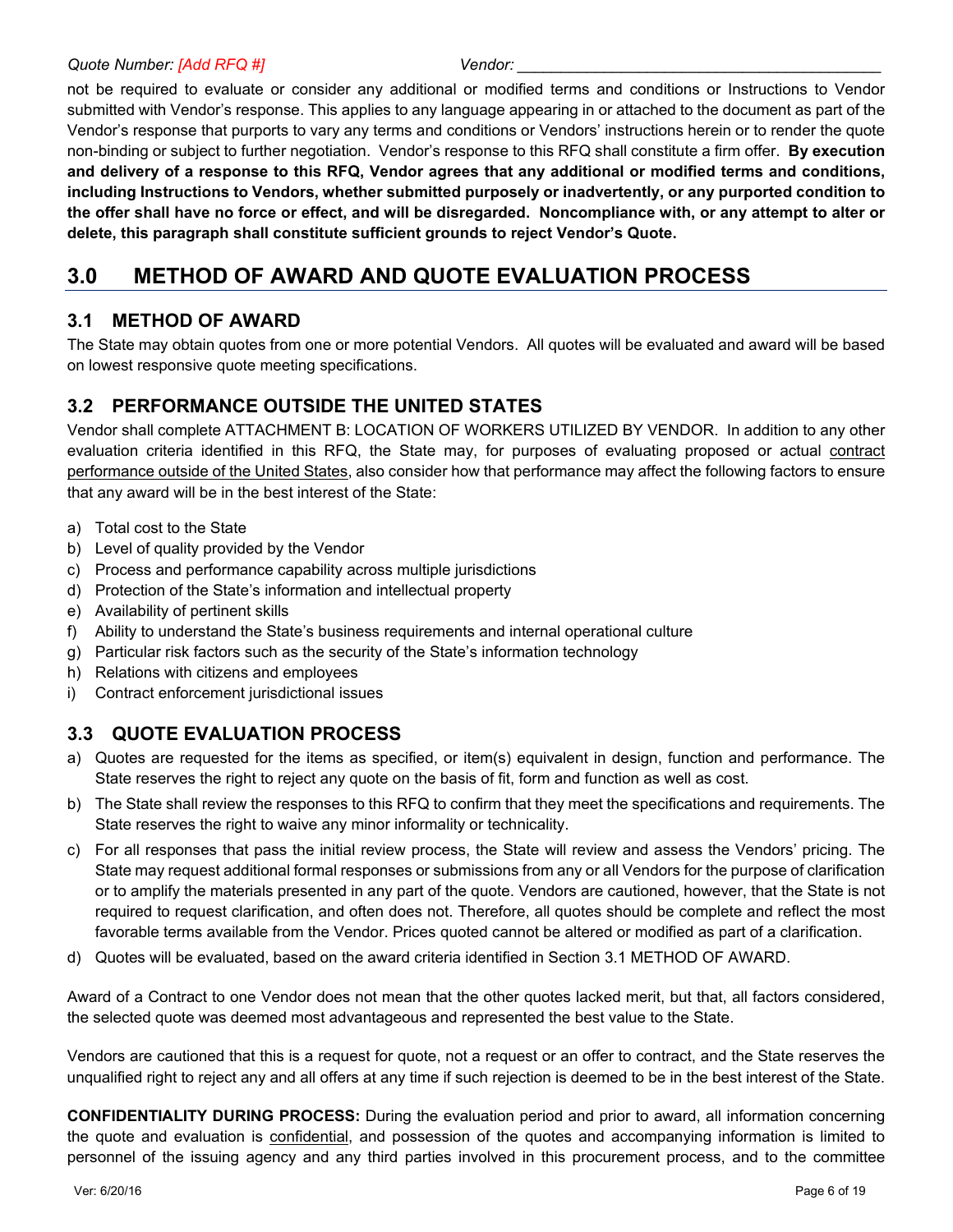responsible for participating in the evaluation. Any attempt on behalf of a Vendor to gain such confidential information, or to influence the evaluation process (e.g., contact anyone involved in the evaluation, criticize another Vendor, offer any benefit or information not contained in the quote) in any way is a violation of North Carolina purchasing law and regulations and shall constitute sufficient grounds for disqualification of Vendor's offer from further evaluation or consideration in the discretion of the State.

## <span id="page-8-0"></span>**3.4 INTERPRETATION OF TERMS AND PHRASES**

This Request for Quote serves two functions: (1) to advise potential Vendors of the parameters of the solution being sought by the Department; and (2) to provide (together with other specified documents) the terms of the Contract resulting from this procurement. As such, all terms in the Request for Quote shall be enforceable as contract terms in accordance with the General Contract Terms and Conditions. The use of phrases such as "shall," "must," and "requirements" are intended to create enforceable contract conditions. In determining whether quotes should be evaluated or rejected, the Department will take into consideration the degree to which Vendors have proposed or failed to propose solutions that will satisfy the Department's needs as described in the Request for Quote. Except as specifically stated herein, no one requirement shall automatically disqualify a Vendor from consideration. However, failure to comply with any single requirement may result in the Department exercising its discretion to reject a quote in its entirety.

## <span id="page-8-1"></span>**4.0 REQUIREMENTS**

This Section lists the requirements related to this RFQ. By submitting a quote, the Vendor agrees to meet all stated requirements in this Section as well as any other specifications, requirements and terms and conditions stated in this RFQ. If Vendor is unclear or has any question about the specifications, requirements and terms and conditions herein, it is urged and cautioned to contact the issuing agency Contract Lead as specified in this RFQ.

## <span id="page-8-2"></span>**4.1 PRICING**

Quote price shall constitute the total cost to Buyer for delivery fully assembled and ready for use, including all applicable charges for shipping, delivery, handling, administrative and other similar fees. Vendor shall not invoice for any amounts not specifically allowed for in this Quote. Complete ATTACHMENT A: PRICING FORM and include with Quote.

## <span id="page-8-3"></span>**4.2 TRANSPORTATION AND IDENTIFICATION**

The Vendor shall deliver Free-On-Board (FOB) Destination to the specified destination(s) with all transportation costs included in the quoted price.

When an order is placed using a purchase order, the purchase order number shall be shown on all packages and shipping manifests to ensure proper identification and payment of invoices. If an order is placed without using a purchase order, such as via phone, the Buyer's name shall be shown on all packages. A complete packing list shall accompany each shipment. Vendors shall not ship any products until they have received an order.

## <span id="page-8-4"></span>**4.3 DELIVERY** *[***AND INSTALLATION** *(IF APPLICABLE)]*

The Vendor shall deliver Free-On-Board (FOB) Destination to the following location(s):

#### *[Identify location(s), as needed.]*

Successful Vendor shall complete delivery within *[Agency Insert Number of Days within which Delivery is Required]* consecutive calendar days after receipt of purchase order.

For completion by Vendor: Delivery will be made from example the state of the state of the state of the state of the state of the state of the state of the state of the state of the state of the state of the state of the s within consecutive calendar days after receipt of purchase order. Promptness of delivery may be used as a factor in the award criteria.

*[\*\*\*Buyer to Insert Installation Requirements, if needed. Otherwise delete following paragraph\*\*\*]*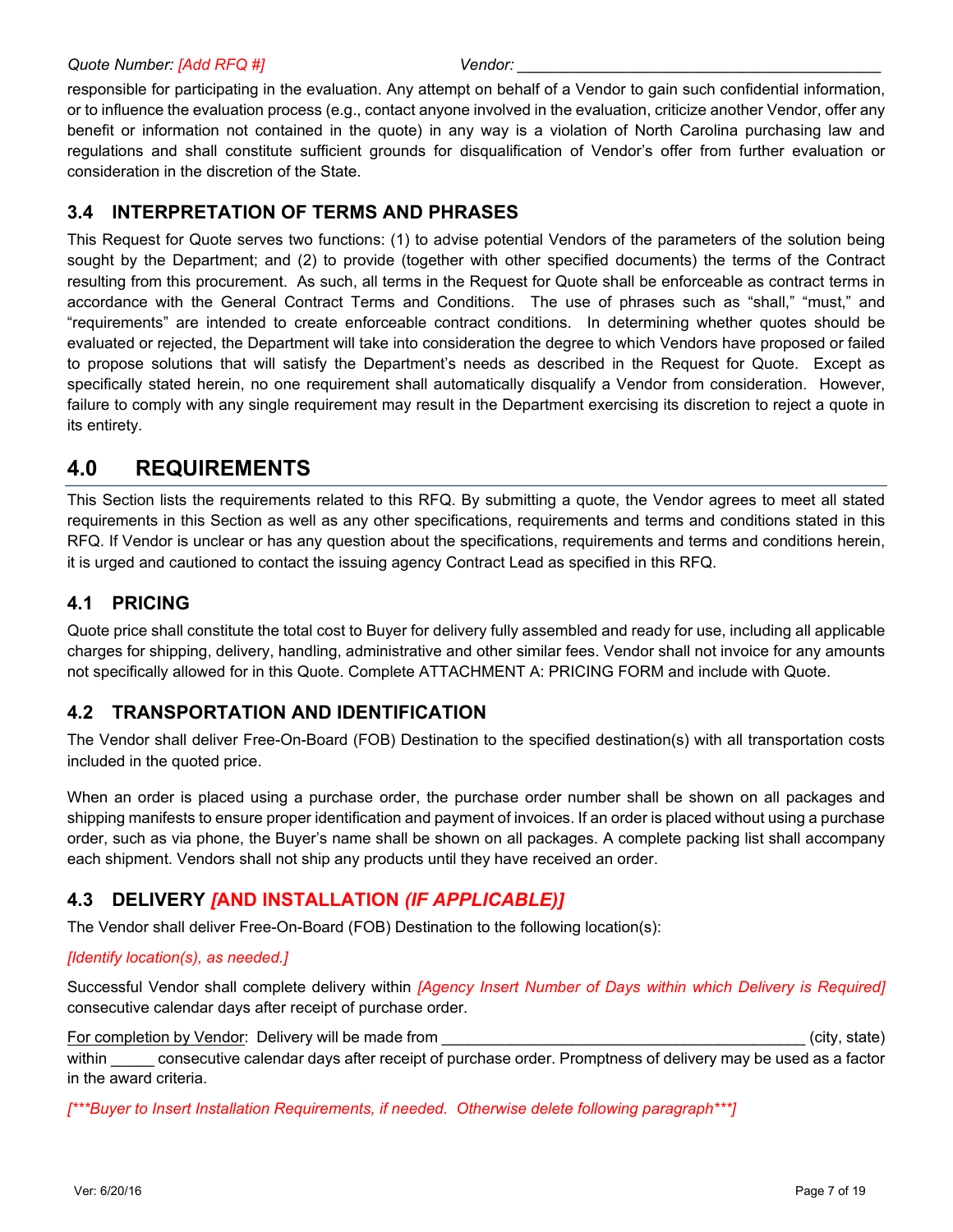Delivery shall not be considered to have occurred until installation has been completed. Upon completion of the installation, the Vendor shall remove and properly dispose of all waste and debris from the installation site. The Vendor shall be responsible for leaving the installation area clean and ready to use.

#### *[Add additional delivery information as needed]*

#### <span id="page-9-0"></span>**4.4 QUALITY ACCEPTANCE INSPECTION**

*Required if any item ordered that requires a QA inspection. For list of items requiring inspection, see: [http://www.pandc.nc.gov/Documents/QAinspectionlist-2015\\_12Aug15.pdf. T](http://www.pandc.nc.gov/Documents/QAinspectionlist-2015_12Aug15.pdf)his section may be deleted if not applicable.*

Upon delivery of the goods and/or completion of the project (whichever is applicable) the Vendor shall request a Quality Acceptance Inspection. Such requests shall be forwarded (in writing) to the Division of Purchase and Contract, Attn: Quality Acceptance Inspections, 1305 Mail Service Center, Raleigh, NC 27699-1305; Fax # (919) 807-4511; or email to [P&C.inspections@doa.nc.gov.](mailto:P&C.inspections@doa.nc.gov) Vendor shall include a copy of the **Purchase Order** and a copy of the **quote** with its inspection request.

#### **INVOICES WILL NOT BE PAID BY THE USING AGENCY UNTIL A QA INSPECTION HAS OCCURRED AND THE GOODS ACCEPTED.**

#### <span id="page-9-1"></span>**4.5 PRODUCT RECALL**

#### *[Delete or edit this section, as appropriate.]*

Vendor expressly assumes full responsibility for prompt notification to the Buyer listed on the face of this RFQ of any product recall in accordance with the applicable state or federal regulations. The Vendor shall support the State, as necessary, to promptly replace any such products, at no cost to the State.

### <span id="page-9-2"></span>**4.6 WARRANTY**

#### *[Delete or edit this section, as appropriate.]*

Manufacturer's standard warranty shall apply. Vendors shall include a copy of the manufacturer's standard warranty with the quote response.

#### *[Alternative – edit or delete, as appropriate.]*

Vendor warrants that all equipment furnished under this RFQ will be new, of good material and workmanship. The warranty will be for a minimum period of twelve (12) months from date equipment is put into operation. Such warranty shall cover the cost of all defective parts replacement, labor, freight, and technicians travel at no additional cost to the State.

The report of a problem does not presuppose that every call must result in an "on-site" visit for service/repair. The Vendor and/or service sub-contractor shall utilize best efforts to resolve problems in a timely fashion through the use of acceptable servicing methods to include, but not limited to, verbal problem analysis and remote diagnosis. The warranty requirement does not impose any additional duty on the State to make other than normal and good faith problem resolution efforts or expenditures of time. Vendor is responsible for compliance with warranty terms by any third-party service provider.

Vendor is authorized by manufacturer to repair equipment offered during the warranty period?  $\Box$  YES  $\Box$  NO

|  |  | Will the Vendor provide warranty service? $\Box$ YES $\Box$ NO, an authorized third party will perform warranty service |  |
|--|--|-------------------------------------------------------------------------------------------------------------------------|--|
|--|--|-------------------------------------------------------------------------------------------------------------------------|--|

**Contact information** for warranty service provider:

| Company Name: |  |
|---------------|--|
|               |  |

Company Address: **Example 20** and 20 and 20 and 20 and 20 and 20 and 20 and 20 and 20 and 20 and 20 and 20 and 20 and 20 and 20 and 20 and 20 and 20 and 20 and 20 and 20 and 20 and 20 and 20 and 20 and 20 and 20 and 20 and

Contact Person (name): \_\_\_\_\_\_\_\_\_\_\_\_\_\_\_\_\_\_\_\_\_\_\_\_\_\_\_\_\_\_\_\_\_\_\_\_\_\_\_\_\_

\_\_\_\_\_\_\_\_\_\_\_\_\_\_\_\_\_\_\_\_\_\_\_\_\_\_\_\_\_\_\_\_\_\_\_\_\_\_\_\_\_\_\_\_\_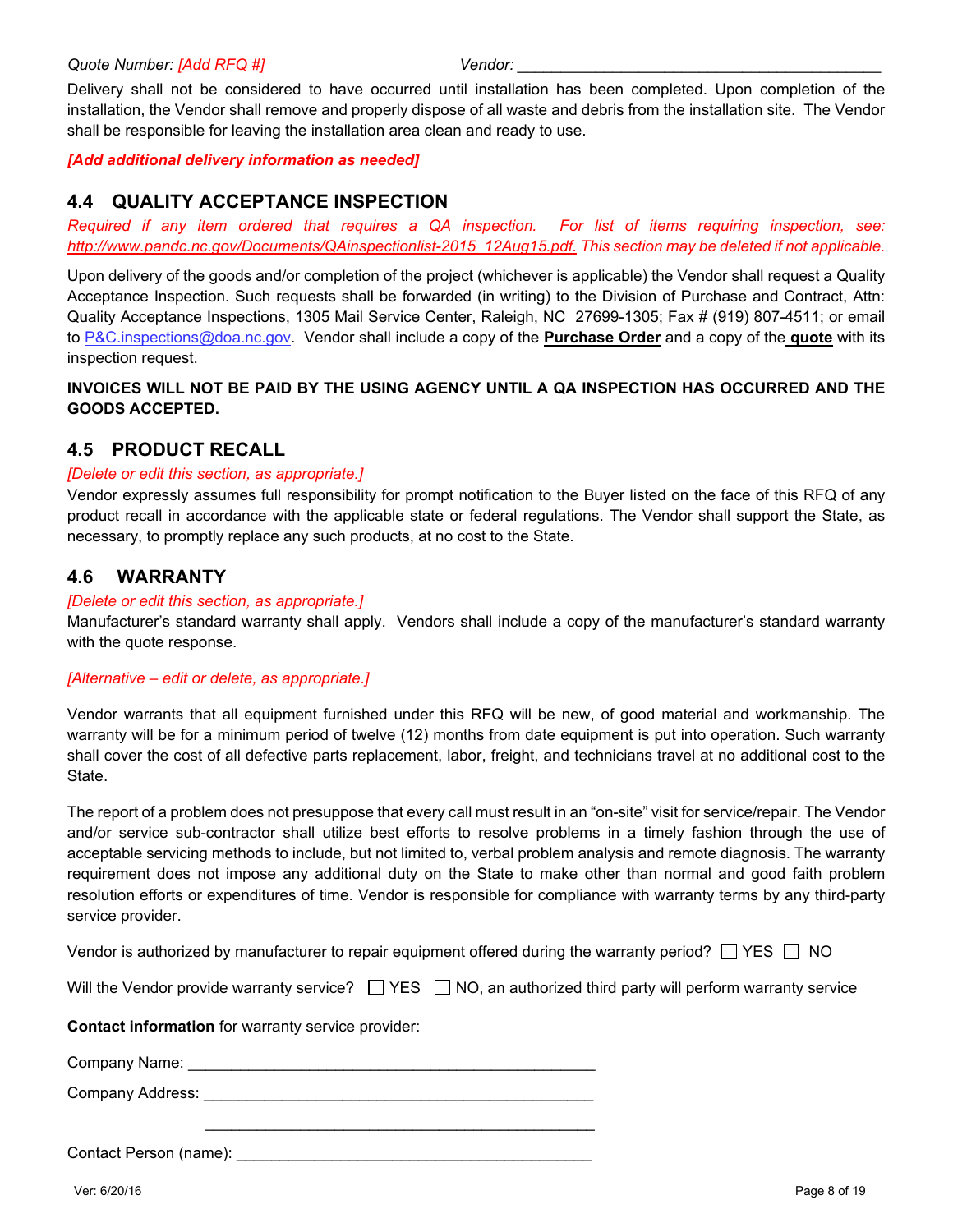### <span id="page-10-0"></span>**4.7 MAINTENANCE OPTION**

*[Delete or edit this section, as appropriate. The maintenance option requirements should be modified according to the type of equipment being purchased]* 

Following expiration of the above warranty, Vendor, or third party service provider listed above, shall maintain the system specifications and performance level in accordance with the manufacturer's published specifications and of this Request for Quote. It shall include all parts, all remedial maintenance labor, all travel and living expenses incurred. Coverage shall be for 8:00 am to 5:00 pm, Monday through Friday, except State recognized holidays *[the following requirement is optional]* and shall include a minimum of two (2) preventive and safety maintenance inspections per year. The State shall have an option to accept the maintenance coverage in this paragraph at the price offered in the Furnish and Deliver section of this RFQ.

### <span id="page-10-1"></span>**4.8 INVOICES**

Vendor shall invoice the Agency. The standard format for invoicing shall be Single Invoices meaning that the Vendor shall provide the Buyer with an invoice for each order. Invoices shall include detailed line item information to allow Buyer to verify pricing at point of receipt matches the correct price from the original date of order. At a minimum, the following fields shall be included on all invoices:

Vendor's Billing Address, Customer Account Number, NC Contract Number, Order Date, Buyers Order Number, Manufacturer Part Numbers, Vendor Part Numbers, Item Descriptions, Price, Quantity, and Unit of Measure [*Edit list as needed for Agency's Fiscal Office needs.]*

## <span id="page-10-2"></span>**5.0 PRODUCT SPECIFICATIONS**

#### <span id="page-10-3"></span>**5.1 GENERAL SPECIFICATIONS**

*NOTE TO USING AGENCY: The term "specification" refers to a description of the characteristics of a commodity or service. Specifically, it is defined as the explicit requirements, furnished with a solicitation upon which a purchase order or contract is to be based. Specifications set forth the characteristics of the goods and services to be purchased so as to enable the Vendor to determine and understand that; which is to be supplied. This information may be in the form of a description of the physical, functional, or performance characteristics, a reference brand name or both. It may include a description of any requirement for inspecting, testing, or preparing a material, equipment, supplies, or service for delivery. Specifications are to be written so as to not restrict bidding but encourage open competition.* 

*To assure that your specifications meet the above criteria, use the following checklist:*

- *Specifications should be clear and accurate, yet simple. They should NOT be so specific as to eliminate competition. Do not simply copy specifications or descriptive information from a manufacturer's literature so as*  to give a particular brand or product an undue advantage or that may result in the appearance of such an *advantage to its competitors.*
- *Specifications should be understandable to both the Vendor and the Buyer.*
- *Specifications should be legible and concise.*
- *Specifications should be verifiable.*

### <span id="page-10-4"></span>**5.2 DEVIATIONS**

#### *[Include or delete this section, as appropriate.]*

The nature of all deviations from the *Specifications/Requirements* listed herein shall be clearly described by the Vendor. Otherwise, it will be considered that items offered by the Vendor are in strict compliance with the *Specifications/ Requirements*, and Vendor shall be held responsible to supply conforming goods. Deviations shall be explained in detail below or on an attached sheet. However, no implication is made or intended by the State that any deviation will be acceptable.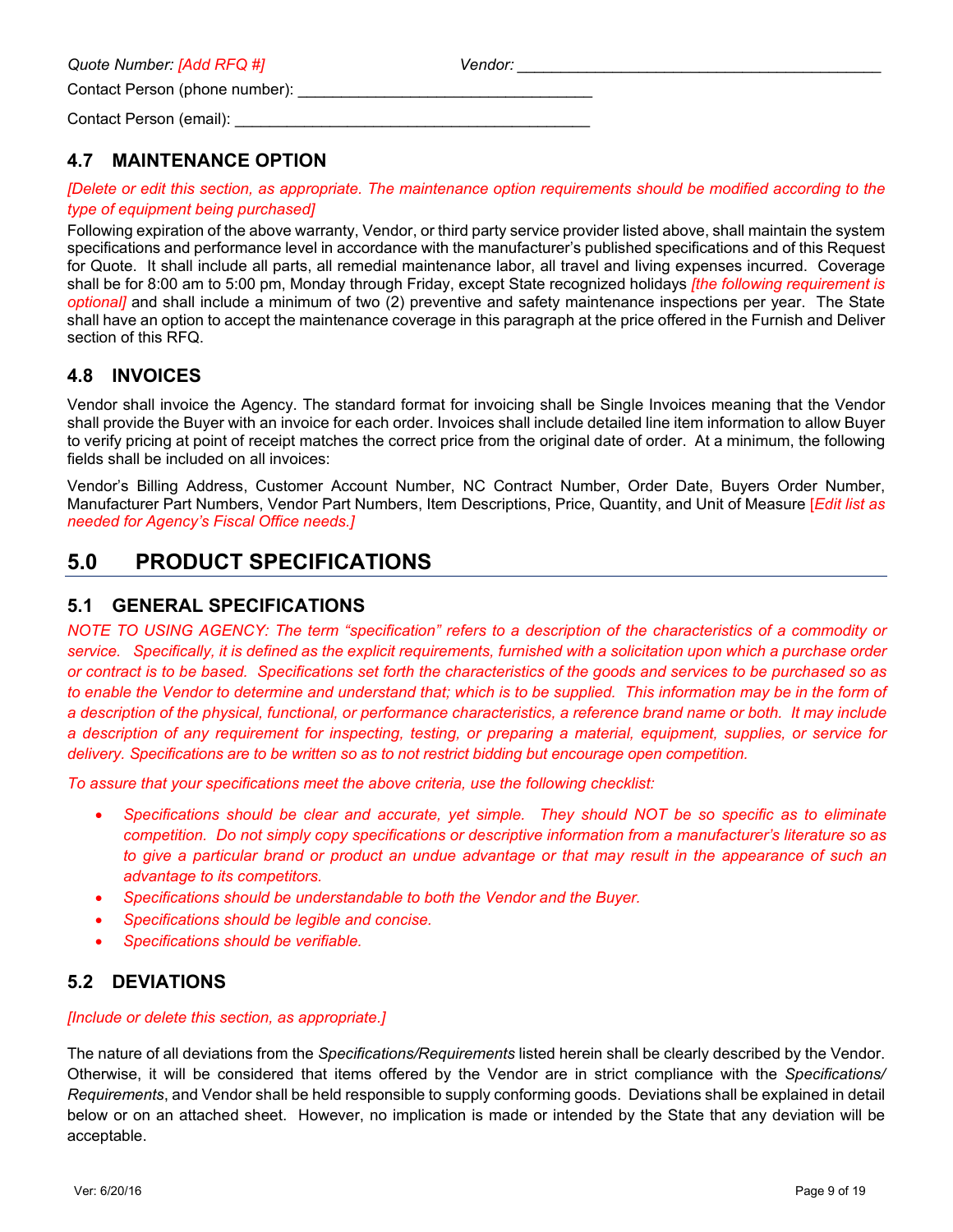**\_\_\_\_\_\_\_\_\_\_\_\_\_\_\_\_\_\_\_\_\_\_\_\_\_\_\_\_\_\_\_\_\_\_\_\_\_\_\_\_\_\_\_\_\_\_\_\_\_\_\_\_\_\_\_\_\_\_\_\_\_\_\_\_\_\_\_\_\_\_\_\_\_\_\_\_\_\_\_\_\_\_\_\_\_\_\_\_\_\_\_\_\_\_** \_\_\_\_\_\_\_\_\_\_\_\_\_\_\_\_\_\_\_\_\_\_\_\_\_\_\_\_\_\_\_\_\_\_\_\_\_\_\_\_\_\_\_\_\_\_\_\_\_\_\_\_\_\_\_\_\_\_\_\_\_\_\_\_\_\_\_\_\_\_\_\_\_\_\_\_\_\_\_\_\_\_\_\_\_\_\_\_\_\_\_\_\_\_ \_\_\_\_\_\_\_\_\_\_\_\_\_\_\_\_\_\_\_\_\_\_\_\_\_\_\_\_\_\_\_\_\_\_\_\_\_\_\_\_\_\_\_\_\_\_\_\_\_\_\_\_\_\_\_\_\_\_\_\_\_\_\_\_\_\_\_\_\_\_\_\_\_\_\_\_\_\_\_\_\_\_\_\_\_\_\_\_\_\_\_\_\_\_ \_\_\_\_\_\_\_\_\_\_\_\_\_\_\_\_\_\_\_\_\_\_\_\_\_\_\_\_\_\_\_\_\_\_\_\_\_\_\_\_\_\_\_\_\_\_\_\_\_\_\_\_\_\_\_\_\_\_\_\_\_\_\_\_\_\_\_\_\_\_\_\_\_\_\_\_\_\_\_\_\_\_\_\_\_\_\_\_\_\_\_\_\_\_

## <span id="page-11-0"></span>**5.3 CERTIFICATION AND SAFETY LABELS**

*[Include if deliverables include equipment requiring a safety label, or delete this section, as appropriate.]*

PRODUCT SAFETY LISTING: All manufactured items and/or fabricated assemblies subject to operation under pressure, operation by connection to an electric source, or operation involving a connection to a manufactured, natural, or LP gas source shall be constructed and approved in a manner acceptable to the appropriate state inspector which customarily requires the label or re-examination listing or identification marking of the appropriate safety standard organization; such as the American Society of Mechanical Engineers for pressure vessels; the Underwriters Laboratories and /or National Electrical Manufacturers' Association for electrically operated assemblies; or the American Gas Association for gas operated assemblies, where such approvals of listings have been established for the type of device offered and furnished. A list of acceptable marks is available on the Division of Purchase and Contract website at: [https://ncadmin.nc.gov/government-agencies/procurement/vendor-resources/quality-acceptance-inspections.](https://ncadmin.nc.gov/government-agencies/procurement/vendor-resources/quality-acceptance-inspections) The CE mark is not acceptable. Further, all items furnished shall meet all requirements of the Occupational Safety and Health Act (OSHA), and state and federal requirements relating to clean air and water pollution. Having the appropriate certification or safety label affixed to any device delivered pursuant to this solicitation, under the conditions described above, is a material condition of any contract awarded as a result of this solicitation. All costs for product and industry certifications and listings required to supply conforming products to the State as described in this RFQ are the sole responsibility of the Vendor. The certification or safety label shall be affixed and be visible on the OUTSIDE of the all products that require a certification or safety label in order to pass the State Quality Acceptance Inspection.

**Attachments to this RFQ begin on the next page.**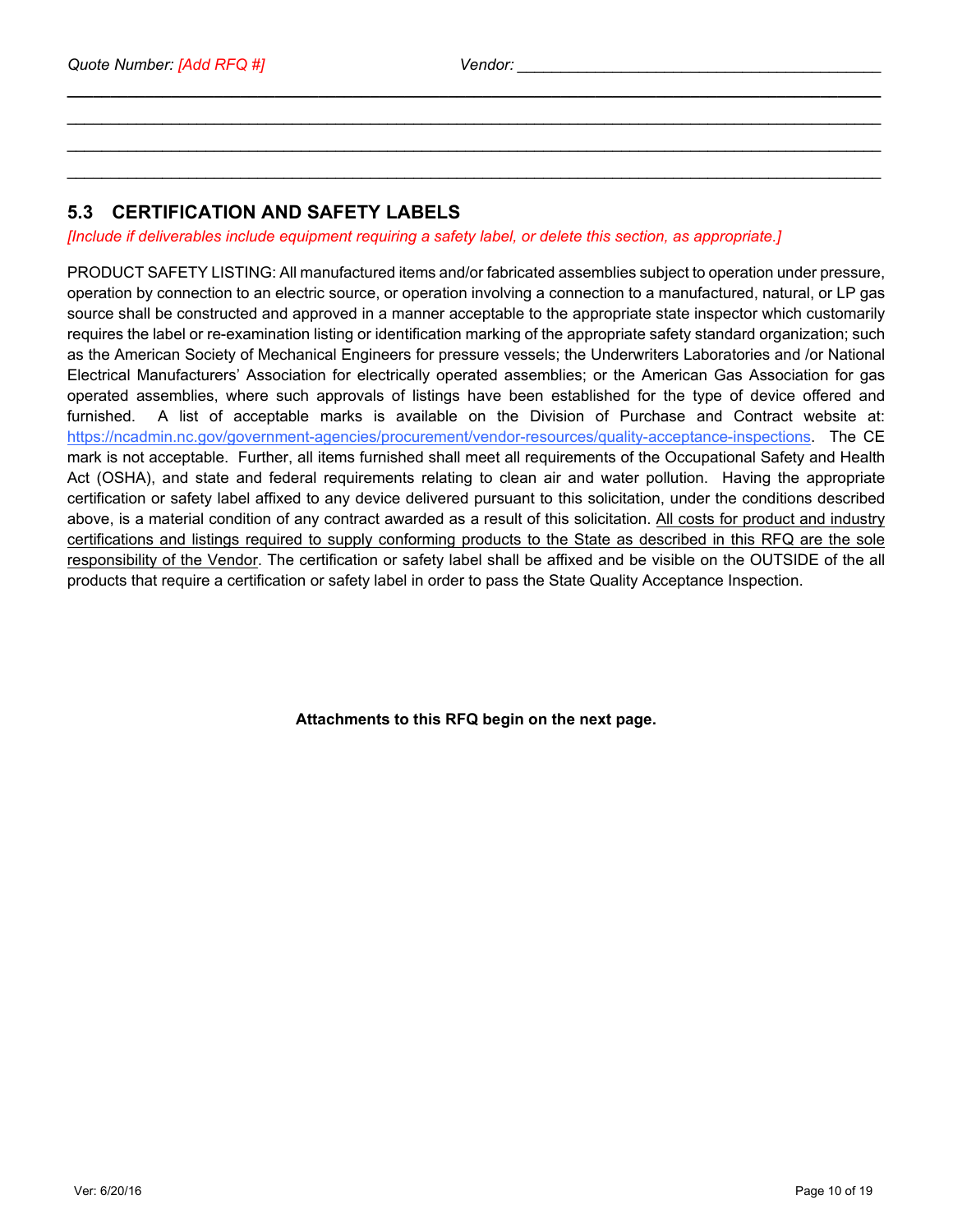## <span id="page-12-0"></span>**ATTACHMENT A: PRICING FORM**

| Item $#$                 | QTY.        | <b>UOM</b>  | <b>DESCRIPTION</b>               | <b>UNIT PRICE</b> | <b>EXTENDED</b> |
|--------------------------|-------------|-------------|----------------------------------|-------------------|-----------------|
|                          |             |             |                                  |                   | <b>PRICE</b>    |
|                          |             |             |                                  |                   |                 |
|                          |             |             |                                  |                   |                 |
| $\mathbf 1$              | [Type here] | [Type here] | Manufacturer:                    | [Type here]       | [Type here]     |
|                          |             |             | Model:                           |                   |                 |
|                          |             |             |                                  |                   |                 |
|                          |             |             |                                  |                   |                 |
|                          |             |             |                                  |                   |                 |
| $\overline{2}$           | [Type here] | [Type here] | 2 <sup>nd</sup> Year Maintenance | [Type here]       | [Type here]     |
|                          |             |             | (Optional)                       |                   |                 |
|                          |             |             |                                  |                   |                 |
| 3 <sup>1</sup>           | [Type here] | [Type here] | 3rd Year Maintenance             | [Type here]       | [Type here]     |
|                          |             |             |                                  |                   |                 |
|                          |             |             | (Optional)                       |                   |                 |
|                          |             |             |                                  |                   |                 |
|                          |             |             |                                  |                   |                 |
| TOTAL EXTENDED PRICE: \$ |             |             |                                  |                   |                 |
|                          |             |             |                                  |                   |                 |
|                          |             |             |                                  |                   |                 |
|                          |             |             |                                  |                   |                 |
|                          |             |             |                                  |                   |                 |

#### **FURNISH AND DELIVER:** *[Modify form and/or add or delete lines, as needed]*

### **RECYCLED CONTENT:**

If the products offered herein contain any recycled content, indicate the material and content percentage:

**Material: \_\_\_\_\_\_\_\_\_\_\_\_\_\_\_\_\_\_\_\_\_\_\_\_\_\_\_\_\_\_\_\_\_\_\_\_\_\_\_\_\_\_\_\_\_\_\_\_\_\_ Percentage %: \_\_\_\_\_\_\_\_\_\_\_\_\_\_\_\_\_\_\_\_**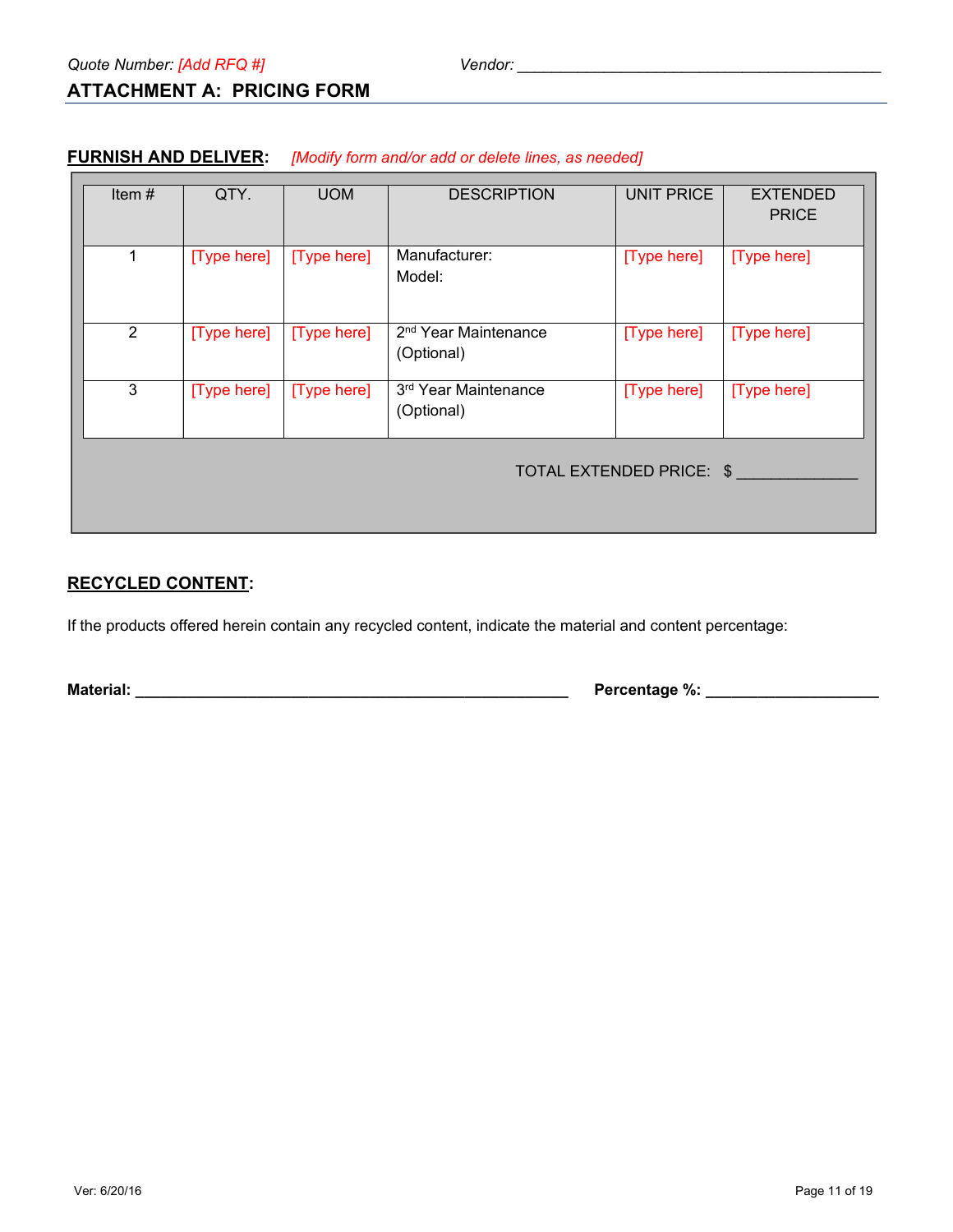## <span id="page-13-0"></span>**ATTACHMENT B: LOCATION OF WORKERS UTILIZED BY VENDOR**

In accordance with NC General Statute 143-59.4, the Vendor shall detail the location(s) at which performance will occur, as well as the manner in which it intends to utilize resources or workers outside of the United States in the performance of this Contract. The State will evaluate the additional risks, costs, and other factors associated with such utilization prior to making an award. Please complete items a, b, and c below.

|  | a) Will any work under this Contract be performed outside the United States? | $\Box$ YES $\Box$ NO |
|--|------------------------------------------------------------------------------|----------------------|
|--|------------------------------------------------------------------------------|----------------------|

If the Vendor answered "YES" above, Vendor shall complete items 1 and 2 below:

- 1. List the location(s) outside the United States where work under this Contract will be performed by the Vendor, any sub-Contractors, employees, or other persons performing work under the Contract:
- 2. Describe the corporate structure and location of corporate employees and activities of the Vendor, its affiliates or any other sub-Contractors that will perform work outside the U.S.:

| b) The Vendor agrees to provide notice, in writing to the State, of the relocation of the             |  |
|-------------------------------------------------------------------------------------------------------|--|
| Vendor, employees of the Vendor, sub-Contractors of the Vendor, or other persons $\Box$ YES $\Box$ NO |  |
| performing services under the Contract outside of the United States                                   |  |

NOTE: All Vendor or sub-Contractor personnel providing call or contact center services to the State of North Carolina under the Contract **shall** disclose to inbound callers the location from which the call or contact center services are being provided.

**c) Identify all U.S. locations at which performance will occur:**

# *This Space is Intentionally Left Blank*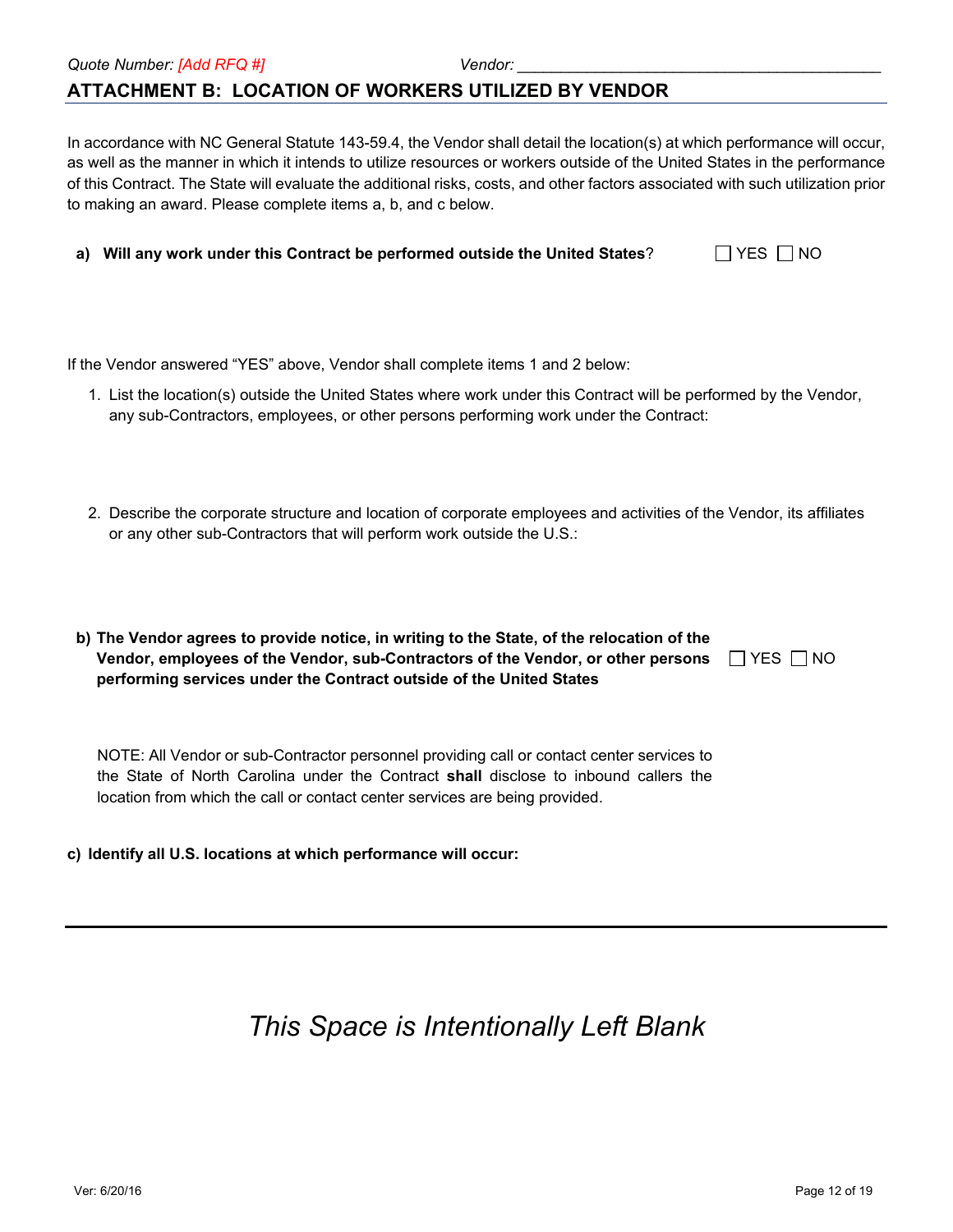### <span id="page-14-0"></span>**ATTACHMENT C: INSTRUCTIONS TO VENDORS**

- **1. READ, REVIEW AND COMPLY:** It shall be the Vendor's responsibility to read this entire document, review all enclosures and attachments, and any addenda thereto, and comply with all requirements specified herein, regardless of whether appearing in these Instructions to Vendors or elsewhere in this RFQ document.
- **2. EXECUTION:** Failure to sign the Execution page (page 3 of the RFQ) in the indicated space will render quote nonresponsive and it shall be rejected.
- **3. ORDER OF PRECEDENCE:** In cases of conflict between specific provisions in this solicitation or in any resulting contract, the order of precedence shall be (high to low) (1) any special terms and conditions specific to this RFQ, including any negotiated terms; (2) specifications in Sections 2, 4, and 5 of this RFQ; (3) North Carolina General Contract Terms and Conditions in ATTACHMENT D: NORTH CAROLINA GENERAL CONTRACT TERMS AND CONDITIONS; (4) Instructions in ATTACHMENT C: INSTRUCTIONS TO VENDORS; and (5) Vendor's quote.
- **4. INFORMATION AND DESCRIPTIVE LITERATURE:** Vendor shall furnish all information requested and in the spaces provided in this document. Further, if required elsewhere in this quote, each Vendor shall submit with their quote sketches, descriptive literature and/or complete specifications covering the products offered.
- **5. RECYCLING AND SOURCE REDUCTION:** It is the policy of the State to encourage and promote the purchase of products with recycled content to the extent economically practicable, and to purchase items which are reusable, refillable, repairable, more durable and less toxic to the extent that the purchase or use is practicable and costeffective. We also encourage and promote using minimal packaging and the use of recycled/recyclable products in the packaging of commodities purchased. However, no sacrifice in quality of packaging will be acceptable. The company remains responsible for providing packaging that will adequately protect the commodity and contain it for its intended use. Companies are strongly urged to bring to the attention of purchasers those products or packaging they offer which have recycled content and that are recyclable.
- **6. SUSTAINABILITY**: To support the sustainability efforts of the State of North Carolina we solicit your cooperation in this effort. Pursuant to Executive Order 156 (1999), it is desirable that all responses meet the following:
	- All copies of the quote are printed double sided.
	- All submittals and copies are printed on recycled paper with a minimum post-consumer content of 30%.
	- Unless absolutely necessary, all quotes and copies should minimize or eliminate use of non-recyclable or nonreusable materials such as plastic report covers, plastic dividers, vinyl sleeves, and GBC binding. Three-ringed binders, glued materials, paper clips, and staples are acceptable.
	- Materials should be submitted in a format which allows for easy removal, filing and/or recycling of paper and binder materials. Use of oversized paper is strongly discouraged unless necessary for clarity or legibility.
- **7. HISTORICALLY UNDERUTILIZED BUSINESSES:** Pursuant to General Statute 143-48 and Executive Order 150 (1999), the State invites and encourages participation in this procurement process by businesses owned by minorities, women, disabled, disabled business enterprises and non-profit work centers for the blind and severely disabled.
- **8. CONFIDENTIAL INFORMATION:** To the extent permitted by applicable statutes and rules, the State will maintain confidential trade secrets that the Vendor does not wish disclosed. As a condition to confidential treatment, each page containing trade secret information shall be identified in boldface at the top and bottom as "CONFIDENTIAL" by the Vendor, with specific trade secret information enclosed in boxes or similar indication. Cost information shall not be deemed confidential under any circumstances. Regardless of what a Vendor may label as a trade secret, the determination whether it is or is not entitled to protection will be determined in accordance with G.S. 132-1.2. Any material labeled as confidential constitutes a representation by the Vendor that it has made a reasonable effort in good faith to determine that such material is, in fact, a trade secret under G.S. 132-1.2. Vendors are urged and cautioned to limit the marking of information as a trade secret or as confidential so far as is possible.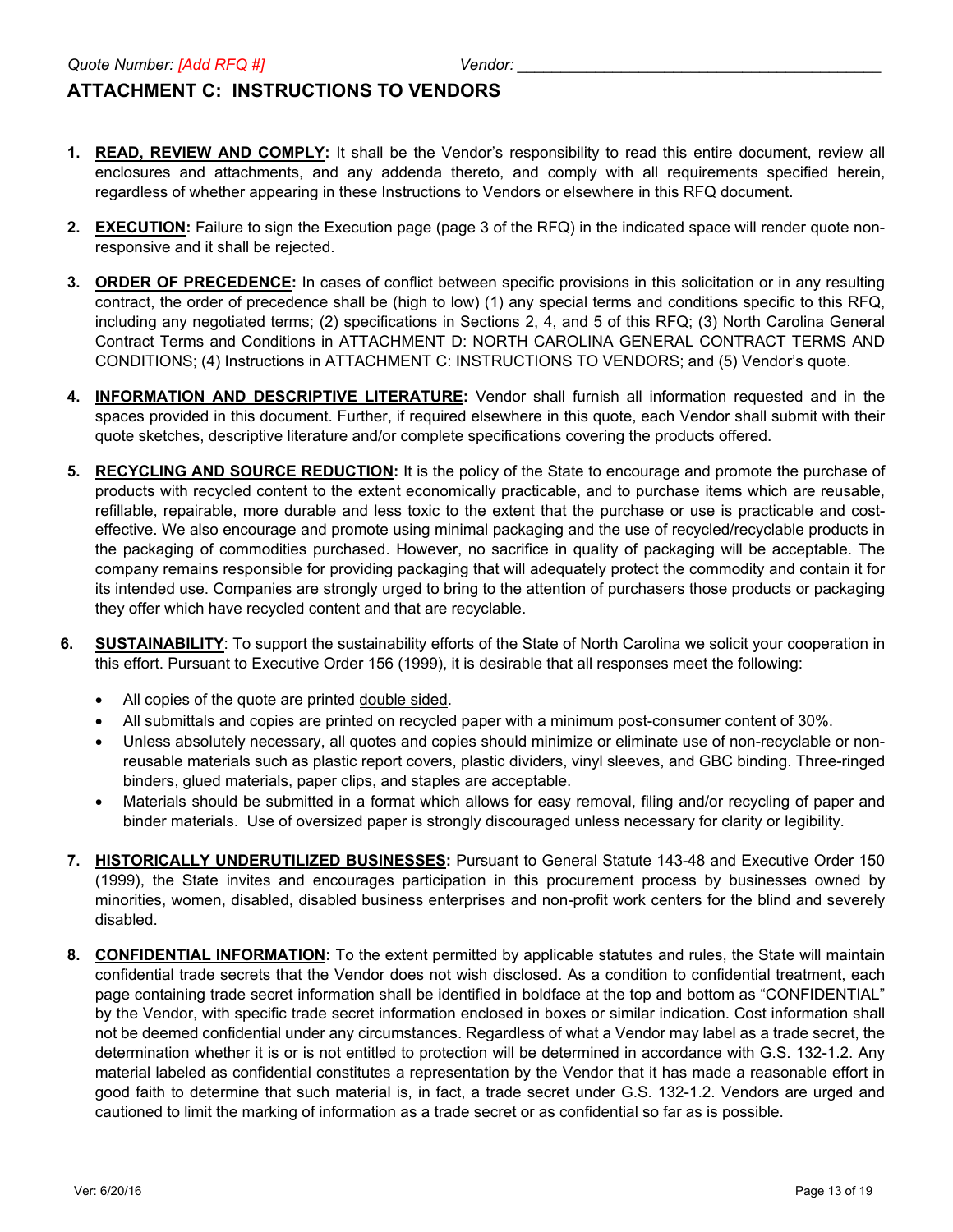#### *Quote Number: [Add RFQ #] Vendor: \_\_\_\_\_\_\_\_\_\_\_\_\_\_\_\_\_\_\_\_\_\_\_\_\_\_\_\_\_\_\_\_\_\_\_\_\_\_\_\_\_\_*

- **9. PROTEST PROCEDURES:** When a Vendor wishes to protest a Contract resulting from this RFQ that is awarded by the Division of Purchase and Contract, or awarded by an agency in an awarded amount of at least \$25,000, a Vendor shall submit a written request addressed to the State Purchasing Officer at Purchase and Contract, 1305 Mail Service Center, Raleigh, NC 27699-1305. A protest request related to an award amount of less than \$25,000 shall be sent to the purchasing officer of the agency that issued the award. The protest request shall be received in the proper office within thirty (30) consecutive calendar days from the date of the Contract award. Protest letters **shall** contain specific grounds and reasons for the protest, how the protesting party was harmed by the award made and any documentation providing support for the protesting party's claims. **Note:** Contract award notices are sent only to the Vendor actually awarded the Contract, and not to every person or firm responding to a solicitation. Bid status and Award notices are posted on the Internet at [https://www.ips.state.nc.us/ips/.](https://www.ips.state.nc.us/ips/) All protests will be handled pursuant to the North Carolina Administrative Code, 01 NCAC 05B .1519.
- **10. MISCELLANEOUS:** Masculine pronouns shall be read to include feminine pronouns, and the singular of any word or phrase shall be read to include the plural and vice versa.
- **11. INFORMAL COMMENTS:** The State shall not be bound by informal explanations, instructions or information given at any time by anyone on behalf of the State during the competitive process or after award. The State is bound only by information provided in this RFQ and in formal Addenda issued.
- **12. COST FOR QUOTE PREPARATION:** Any costs incurred by Vendor in preparing or submitting quotes are the Vendor's sole responsibility; the State of North Carolina will not reimburse any Vendor for any costs incurred prior to award.
- **13. VENDOR'S REPRESENTATIVE:** Each Vendor shall submit with its quote the name, address, and telephone number of the person(s) with authority to bind the firm and answer questions or provide clarification concerning the firm's quote.
- **14. INSPECTION AT VENDOR'S SITE:** The State reserves the right to inspect, at a reasonable time, the equipment/item, plant or other facilities of a prospective Vendor prior to Contract award, and during the Contract term as necessary for the State determination that such equipment/item, plant or other facilities conform with the specifications/requirements and are adequate and suitable for the proper and effective performance of the Contract.

# *This Space is Intentionally Left Blank*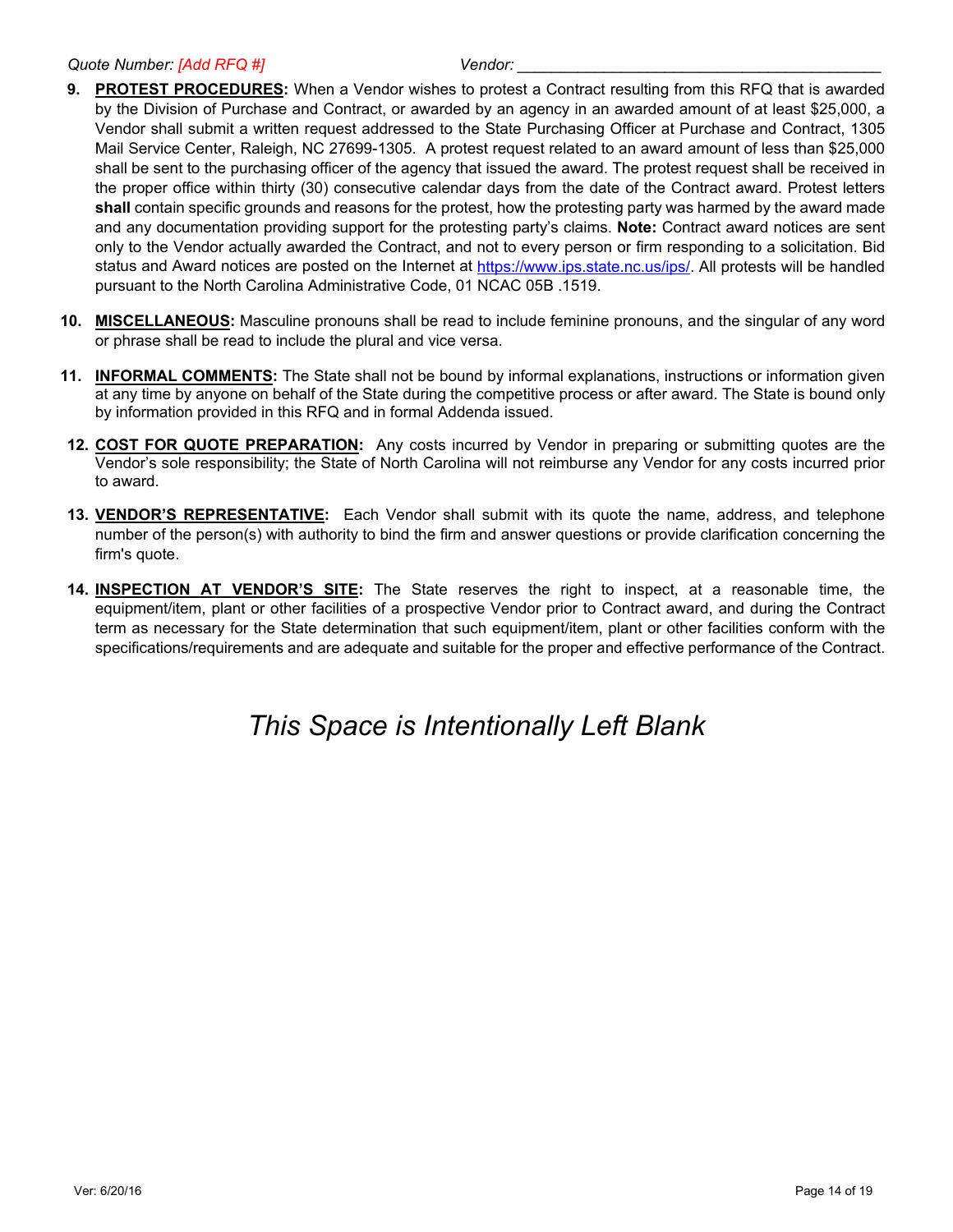#### <span id="page-16-0"></span>**ATTACHMENT D: NORTH CAROLINA GENERAL CONTRACT TERMS & CONDITIONS**

**1. DEFAULT AND PERFORMANCE BOND:** If, through any cause, Vendor shall fail to fulfill in timely and proper manner the obligations under this agreement, the State shall have the right to terminate this contract by giving written notice to the Vendor and specifying the effective date thereof. In case of default by the Vendor for any reason, the State may procure substitute goods from other sources and hold the Vendor responsible for any excess cost occasioned thereby. The State reserves the right to require at any time a performance bond or other acceptable alternative guarantees from a successful Vendor without expense to the State.

In addition, in the event of default by the Vendor under this Contract or upon the Vendor filing a petition for bankruptcy or the entering of a judgment of bankruptcy by or against the Vendor, the State may immediately cease doing business with the Vendor, immediately terminate this Contract for cause, and take action to debar the Vendor from doing future business with the State.

- **2. GOVERNMENTAL RESTRICTIONS:** In the event any Governmental restrictions are imposed which necessitate alteration of the material, quality, workmanship or performance of the items offered prior to their delivery, it shall be the responsibility of the Vendor to notify, in writing, the issuing purchasing office at once, indicating the specific regulation which required such alterations. The State reserves the right to accept any such alterations, including any price adjustments occasioned thereby, or to cancel the Contract.
- **3. AVAILABILITY OF FUNDS:** Any and all payments to the Vendor are dependent upon and subject to the availability of funds to the agency for the purpose set forth in this Contract.
- **4. TAXES:** Any applicable taxes shall be invoiced as a separate item.
	- a. G.S. 143-59.1 bars the Secretary of Administration from entering into Contracts with Vendors if the Vendor or its affiliates meet one of the conditions of G.S. 105-164.8(b) and refuses to collect use tax on sales of tangible personal property to purchasers in North Carolina. Conditions under G.S. 105-164.8(b) include: (1) Maintenance of a retail establishment or office, (2) Presence of representatives in the State that solicit sales or transact business on behalf of the Vendor and (3) Systematic exploitation of the market by media-assisted, media-facilitated, or media-solicited means. By execution of the quote document the Vendor certifies that it and all of its affiliates, (if it has affiliates), collect(s) the appropriate taxes.
	- b. All agencies participating in this Contract are exempt from Federal Taxes, such as excise and transportation. Exemption forms submitted by the Vendor will be executed and returned by the using agency.
	- c. Prices offered are not to include any personal property taxes, nor any sales or use tax (or fees) unless required by the North Carolina Department of Revenue.
- **5. SITUS:** The place of this Contract, its situs and forum, shall be North Carolina, where all matters, whether sounding in Contract or tort, relating to its validity, construction, interpretation and enforcement shall be determined.
- **6. GOVERNING LAWS:** This Contract is made under and shall be governed, construed and enforced in accordance with the laws of the State of North Carolina, without regard to its conflict of laws rules.
- **7. PAYMENT TERMS:** Payment terms are Net not later than 30 days after receipt of correct invoice or acceptance of goods, whichever is later. The using agency is responsible for all payments to the Vendor under the Contract. Payment by some agencies may be made by procurement card, if the Vendor accepts that card (Visa, MasterCard, etc.) from other customers, and it shall be accepted by the Vendor for payment under the same terms and conditions as any other method of payment accepted by the Vendor. If payment is made by procurement card, then payment may be processed immediately by the Vendor.
- **8. AFFIRMATIVE ACTION:** The Vendor will take affirmative action in complying with all Federal and State requirements concerning fair employment and employment of people with disabilities, and concerning the treatment of all employees without regard to discrimination by reason of race, color, religion, sex, national origin or disability.
- **9. CONDITION AND PACKAGING:** Unless otherwise provided by special terms and conditions or specifications, it is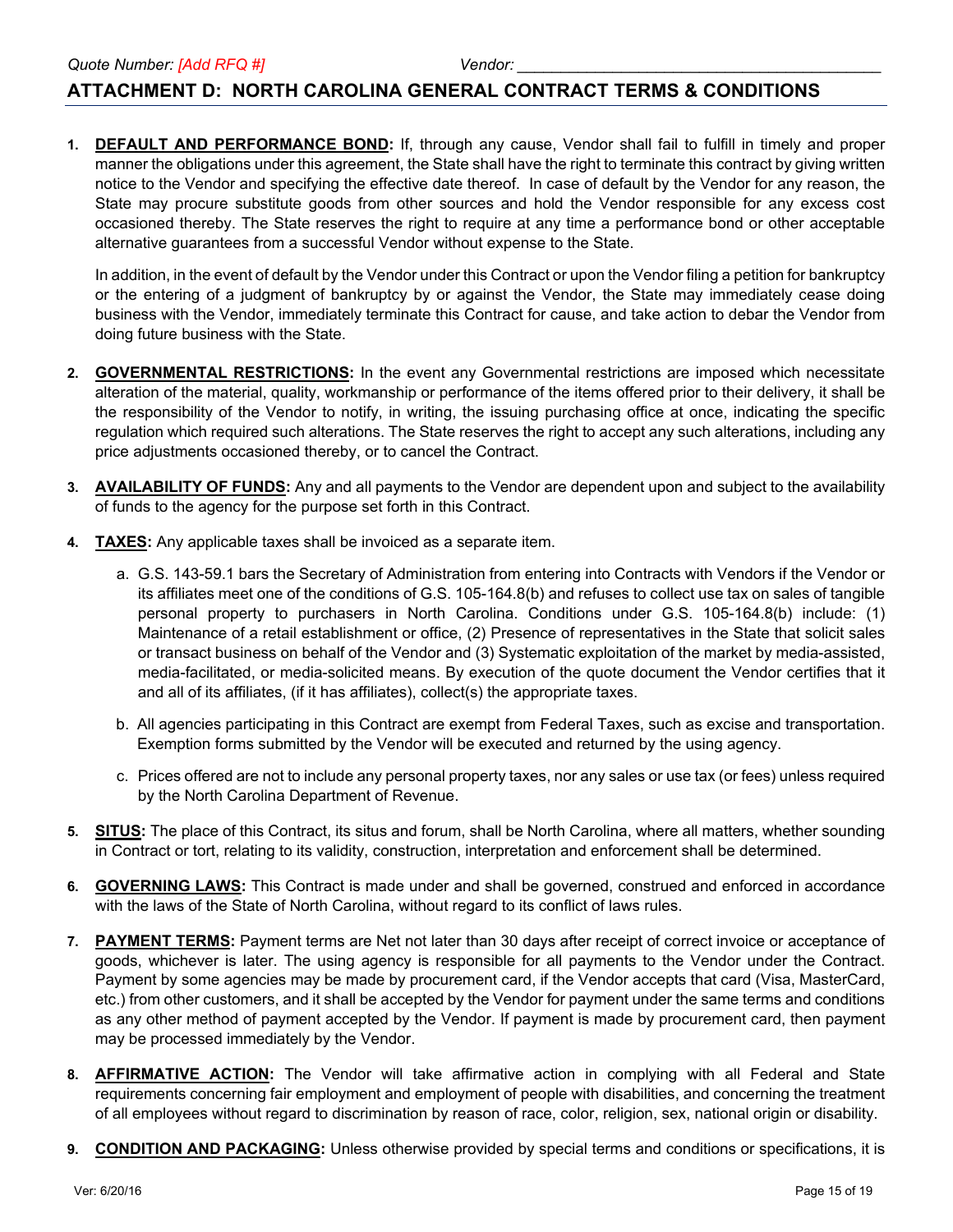understood and agreed that any item offered or shipped has not been sold or used for any purpose and shall be in first class condition. All containers/packaging shall be suitable for handling, storage or shipment.

**10. STANDARDS:** All manufactured items and/or fabricated assemblies subject to operation under pressure, operation by connection to an electric source, or operation involving a connection to a manufactured, natural, or LP gas source shall be constructed and approved in a manner acceptable to the appropriate state inspector which customarily requires the label or re-examination listing or identification marking of the appropriate safety standard organization; such as the American Society of Mechanical Engineers for pressure vessels; the Underwriters Laboratories and /or National Electrical Manufacturers' Association for electrically operated assemblies; or the American Gas Association for gas operated assemblies, where such approvals of listings have been established for the type of device offered and furnished. Further, all items furnished shall meet all requirements of the Occupational Safety and Health Act (OSHA), and state and federal requirements relating to clean air and water pollution.

The complete product(s) offered herein, and NOT merely its component parts or subsystems, shall comply with the above requirement for safety listing. Having the appropriate certification or safety label affixed to any device delivered pursuant to this solicitation, under the conditions described above, is a material condition of any contract awarded as a result of this solicitation. All costs for product and industry certifications and listings, and any other actions required to supply conforming products to the State as described in this RFQ, are the sole responsibility of the Vendor. The certification or safety label shall be affixed and be visible on the OUTSIDE of the all products that require a certification or safety label in order to pass the State Quality Acceptance Inspection. The requirements of this paragraph 10 shall not be waived by contract award or otherwise by the purchasing agency.

- **11. INTELLECTUAL PROPERTY INDEMNITY**: Vendor shall hold and save the State, its officers, agents and employees, harmless from liability of any kind, including costs and expenses, resulting from infringement of the rights of any third party in any copyrighted material, patented or unpatented invention, articles, device or appliance delivered in connection with this contract.
- **12. ADVERTISING:** Vendor agrees not to use the existence of this Contract or the name of the State of North Carolina as part of any commercial advertising or marketing of products or services. A Vendor may inquire whether the State is willing to act as a reference by providing factual information directly to other prospective customers.
- **13. ACCESS TO PERSONS AND RECORDS:** During and after the term hereof, the State Auditor and any using agency's internal auditors shall have access to persons and records related to this Contract to verify accounts and data affecting fees or performance under the Contract, as provided in G.S. 143-49(9).
- **14. ASSIGNMENT:** No assignment of the Vendor's obligations nor the Vendor's right to receive payment hereunder shall be permitted.

However, upon written request approved by the issuing purchasing authority and solely as a convenience to the Vendor, the State may:

- a. Forward the Vendor's payment check directly to any person or entity designated by the Vendor, and
- b. Include any person or entity designated by Vendor as a joint payee on the Vendor's payment check.

In no event shall such approval and action obligate the State to anyone other than the Vendor and the Vendor shall remain responsible for fulfillment of all Contract obligations. Upon advance written request, the State may, in its unfettered discretion, approve an assignment to the surviving entity of a merger, acquisition or corporate reorganization, if made as part of the transfer of all or substantially all of the Vendor's assets. Any purported assignment made in violation of this provision shall be void and a material breach of this Contract.

#### **15. INSURANCE:**

**COVERAGE -** During the term of the Contract, the Vendor at its sole cost and expense shall provide commercial insurance of such type and with such terms and limits as may be reasonably associated with the Contract. As a minimum, the Vendor shall provide and maintain the following coverage and limits:

a. **Worker's Compensation** - The Vendor shall provide and maintain Worker's Compensation Insurance, as required by the laws of North Carolina, as well as employer's liability coverage with minimum limits of \$500,000.00,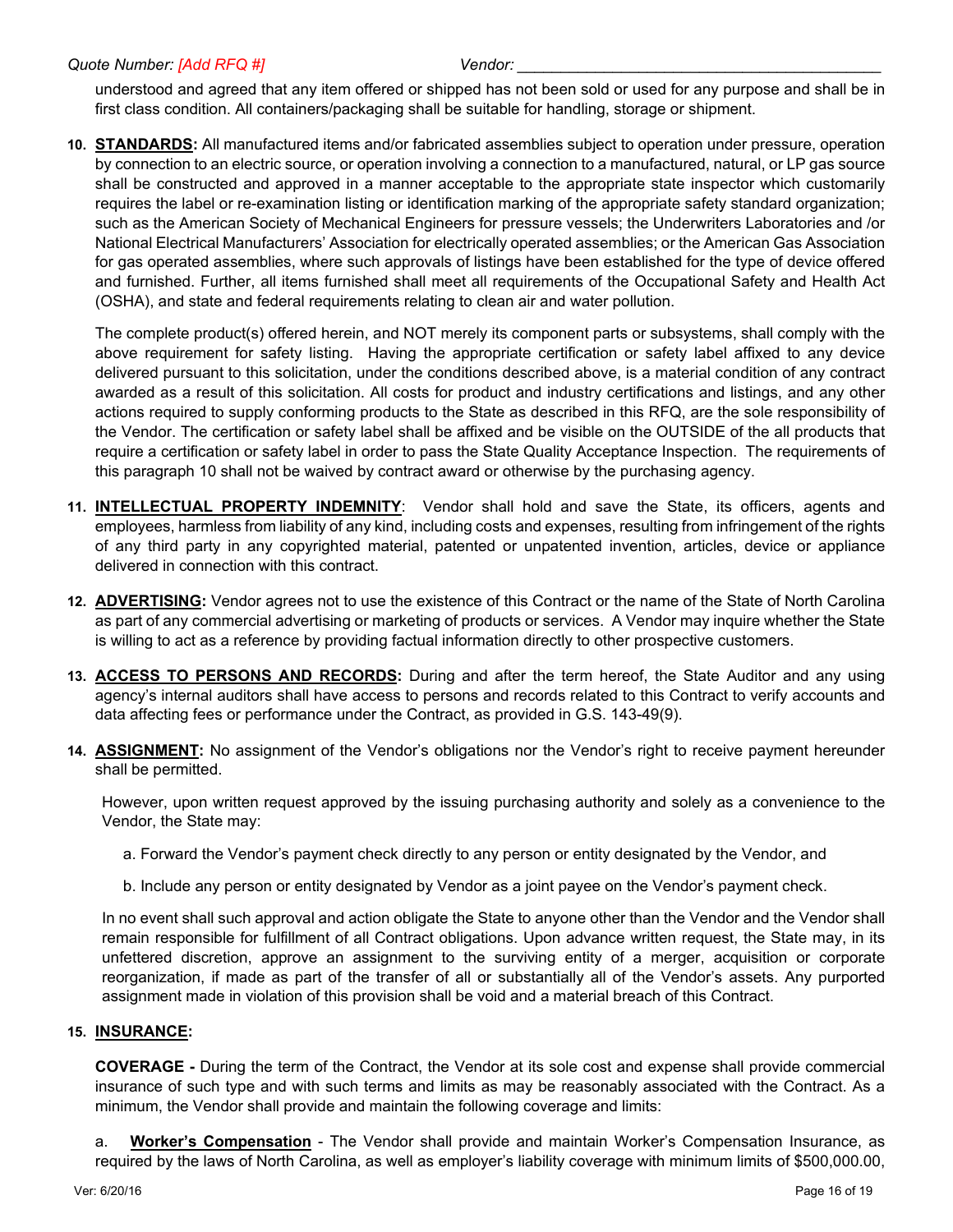covering all of Vendor's employees who are engaged in any work under the Contract. If any work is sublet, the Vendor shall require the sub-Contractor to provide the same coverage for any of his employees engaged in any work under the Contract.

b. **Commercial General Liability** - General Liability Coverage on a Comprehensive Broad Form on an occurrence basis in the minimum amount of \$1,000,000.00 Combined Single Limit. (Defense cost shall be in excess of the limit of liability.)

c. **Automobile** - Automobile Liability Insurance, to include liability coverage, covering all owned, hired and nonowned vehicles, used in connection with the Contract. The minimum combined single limit shall be \$250,000.00 bodily injury and property damage; \$250,000.00 uninsured/under insured motorist; and \$2,500.00 medical payment.

**REQUIREMENTS -** Providing and maintaining adequate insurance coverage is a material obligation of the Vendor and is of the essence of this Contract. All such insurance shall meet all laws of the State of North Carolina. Such insurance coverage shall be obtained from companies that are authorized to provide such coverage and that are authorized by the Commissioner of Insurance to do business in North Carolina. The Vendor shall at all times comply with the terms of such insurance policies, and all requirements of the insurer under any such insurance policies, except as they may conflict with existing North Carolina laws or this Contract. The limits of coverage under each insurance policy maintained by the Vendor shall not be interpreted as limiting the Vendor's liability and obligations under the Contract.

- **16. GENERAL INDEMNITY:** The Vendor shall hold and save the State, its officers, agents, and employees, harmless from liability of any kind, including all claims and losses accruing or resulting to any other person, firm, or corporation furnishing or supplying work, services, materials, or supplies in connection with the performance of this Contract, and from any and all claims and losses accruing or resulting to any person, firm, or corporation that may be injured or damaged by the Vendor in the performance of this Contract and that are attributable to the negligence or intentionally tortious acts of the Vendor provided that the Vendor is notified in writing within 30 days that the State has knowledge of such claims. The Vendor represents and warrants that it shall make no claim of any kind or nature against the State's agents who are involved in the delivery or processing of Vendor goods to the State. The representation and warranty in the preceding sentence shall survive the termination or expiration of this Contract.
- **17. ELECTRONIC PROCUREMENT:** (a) Purchasing shall be conducted through the Statewide E-Procurement Service. The State's third party agent shall serve as the Supplier Manager for this E-Procurement Service. The Vendor shall register for the Statewide E-Procurement Service within two (2) business days of notification of award in order to receive an electronic purchase order resulting from award of this contract.

(b) **THE SUCCESSFUL BIDDER(S) SHALL PAY A TRANSACTION FEE OF 1.75% (.0175) ON THE TOTAL DOLLAR AMOUNT (EXCLUDING SALES TAXES) OF GOODS INCLUDED ON EACH PURCHASE ORDER ISSUED THROUGH THE STATEWIDE E-PROCUREMENT SERVICE.** This applies to all purchase orders, regardless of the quantity or dollar amount of the purchase order. The transaction fee shall not be stated or included as a separate item on the invoice. There are no additional fees or charges to the Vendor for the services rendered by the Supplier Manager under this contract. Vendor will receive a credit for transaction fees they paid for the purchase of any item(s) if an item(s) is returned through no fault of the Vendor. Transaction fees are non-refundable when an item is rejected and returned, or declined, due to the Vendor's failure to perform or comply with specifications or requirements of the contract.

(c) Vendor or its Authorized Reseller, as applicable, will be invoiced monthly for the State's transaction fee by the Supplier Manager. The transaction fee shall be based on a) purchase activity for the prior month, or b) purchases for which the supplier invoice has been paid. Unless Supplier Manager receives written notice from the Vendor identifying with specificity any errors in an invoice for the transaction fee within thirty (30) days of the receipt of

invoice, such invoice shall be deemed to be correct and Vendor shall have waived its right to later dispute the accuracy and completeness of the invoice. Payment of the transaction fee by the Vendor is due to the account designated by the State within thirty (30) days after receipt of the invoice for the transaction fee. If payment of the transaction fee is not received by the State within this payment period, it shall be considered a material breach of contract. Pursuant to G.S. 147-86.23, the Service will charge interest and late payment penalties on past due balances. Interest shall be charged at the rate set by the Secretary of Revenue pursuant to G.S. 105-241.21 as of the date the balances are past due. The late-payment penalty will be ten percent (10%) of the account receivable.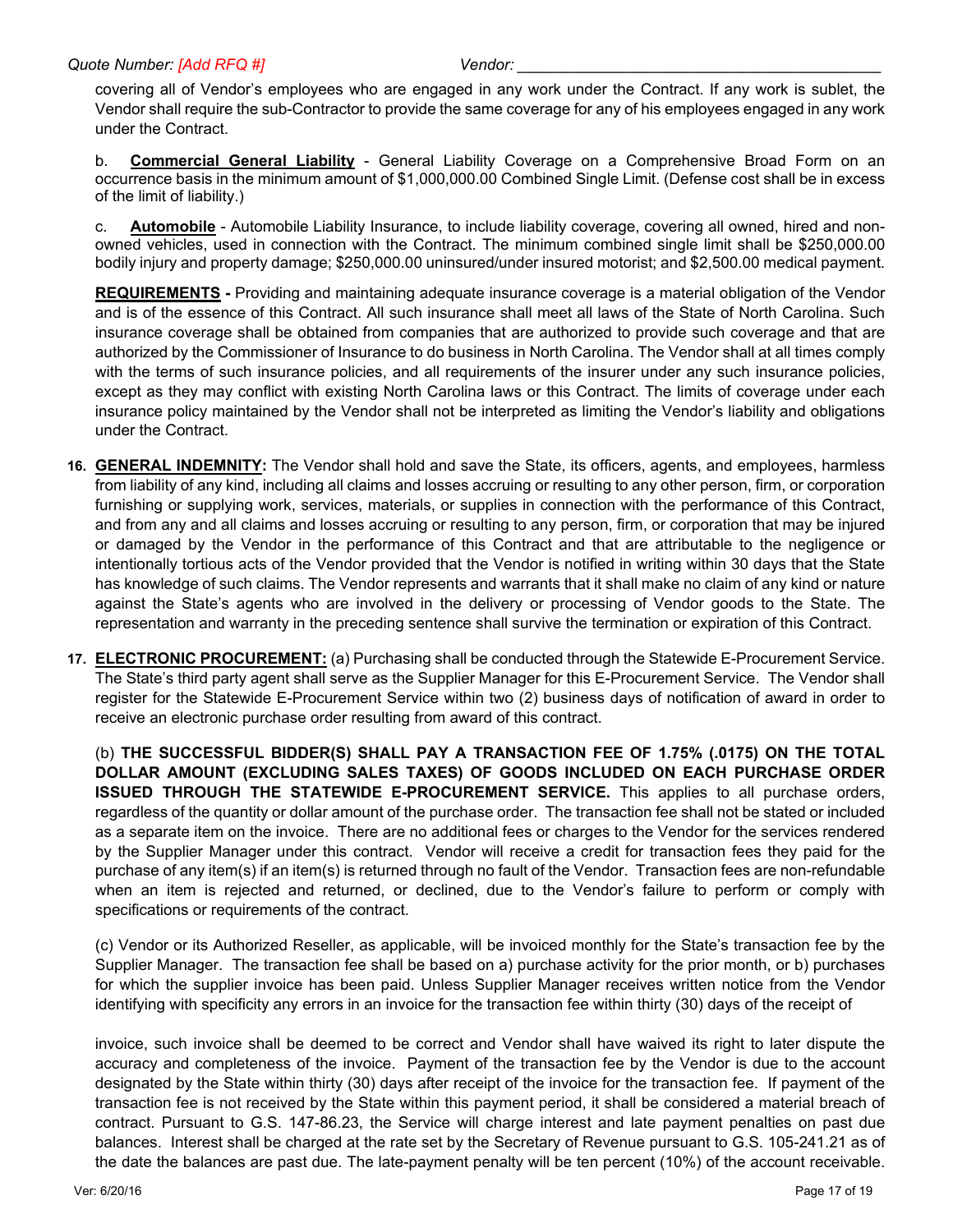Within thirty (30) days of the receipt of invoice, Vendor may dispute in writing the accuracy of an invoice. No interest shall be charged on disputed and overdue amounts to the extent the State agrees to reduce or adjust the amount in dispute. The Supplier Manager shall provide, whenever reasonably requested by the Vendor in writing (including electronic documents), supporting documentation from the E-Procurement Service that accounts for the amount of the invoice.

(d) The Supplier Manager will capture the order from the State approved user, including the shipping and payment information, and submit the order in accordance with the E-Procurement Service. Subsequently, the Supplier Manager will send those orders to the appropriate Vendor on State Contract. The State or State-approved user, not the Supplier Manager, shall be responsible for the solicitation, quotes received, evaluation of quotes received, award of contract, and the payment for goods delivered.

(e) Vendor agrees at all times to maintain the confidentiality of its user name and password for the Statewide E-Procurement Services. If Vendor is a corporation, partnership or other legal entity, then the Vendor may authorize its employees to use its password. Vendor shall be responsible for all activity and all charges by such employees. Vendor agrees not to permit a third party to use the Statewide E-Procurement Services through its account. If there is a breach of security through the Vendor's account, Vendor shall immediately change its password and notify the Supplier Manager of the security breach by email. Vendor shall cooperate with the State and the Supplier Manager to mitigate and correct any security breach.

#### **VENDOR IS AND SHALL REMAIN RESPONSIBLE FOR PAYING THE TRANSACTION FEE ON BEHALF OF ANY SUB-CONTRACTOR OR DEALER INVOLVED IN PERFORMANCE UNDER THIS CONTRACT IN THE EVENT THAT SUCH SUB-CONTRACTOR OR DEALER DEFAULTS ON PAYMENT.**

- **18. COMPLIANCE WITH LAWS:** Vendor shall comply with all laws, ordinances, codes, rules, regulations, and licensing requirements that are applicable to the conduct of its business and performance in accordance with this contract, including those of federal, state, and local agencies having jurisdiction and/or authority.
- **19. ENTIRE AGREEMENT:** This RFQ and any documents incorporated specifically by reference represent the entire agreement between the parties and supersede all prior oral or written statements or agreements. This RFQ, any Addenda hereto, and the Vendor's quotes are incorporated herein by reference as though set forth verbatim.

All promises, requirements, terms, conditions, provisions, representations, guarantees, and warranties contained herein shall survive the contract expiration or termination date unless specifically provided otherwise herein, or unless superseded by applicable Federal or State statutes of limitation.

- **20. AMENDMENTS:** This contract may be amended only by written amendments duly executed by the State and the Vendor. The NC Division of Purchase and Contract shall give prior approval to any amendment to a contract awarded through that office.
- **21. WAIVER:** The failure to enforce or the waiver by the State of any right or of breach or default on one occasion or instance shall not constitute the waiver of such right, breach or default on any subsequent occasion or instance.
- **22. FORCE MAJEURE:** Neither party shall be deemed to be in default of its obligations hereunder if and so long as it is prevented from performing such obligations as a result of events beyond its reasonable control, including without limitation, fire, power failures, any act of war, hostile foreign action, nuclear explosion, riot, strikes or failures or refusals to perform under subcontracts, civil insurrection, earthquake, hurricane, tornado, or other catastrophic natural event or act of God.
- **23. SOVEREIGN IMMUNITY:** Notwithstanding any other term or provision in this contract, nothing herein is intended nor shall be interpreted as waiving any claim or defense based on the principle of sovereign immunity that otherwise would be available to the State under applicable law.

# *This Space is Intentionally Left Blank*